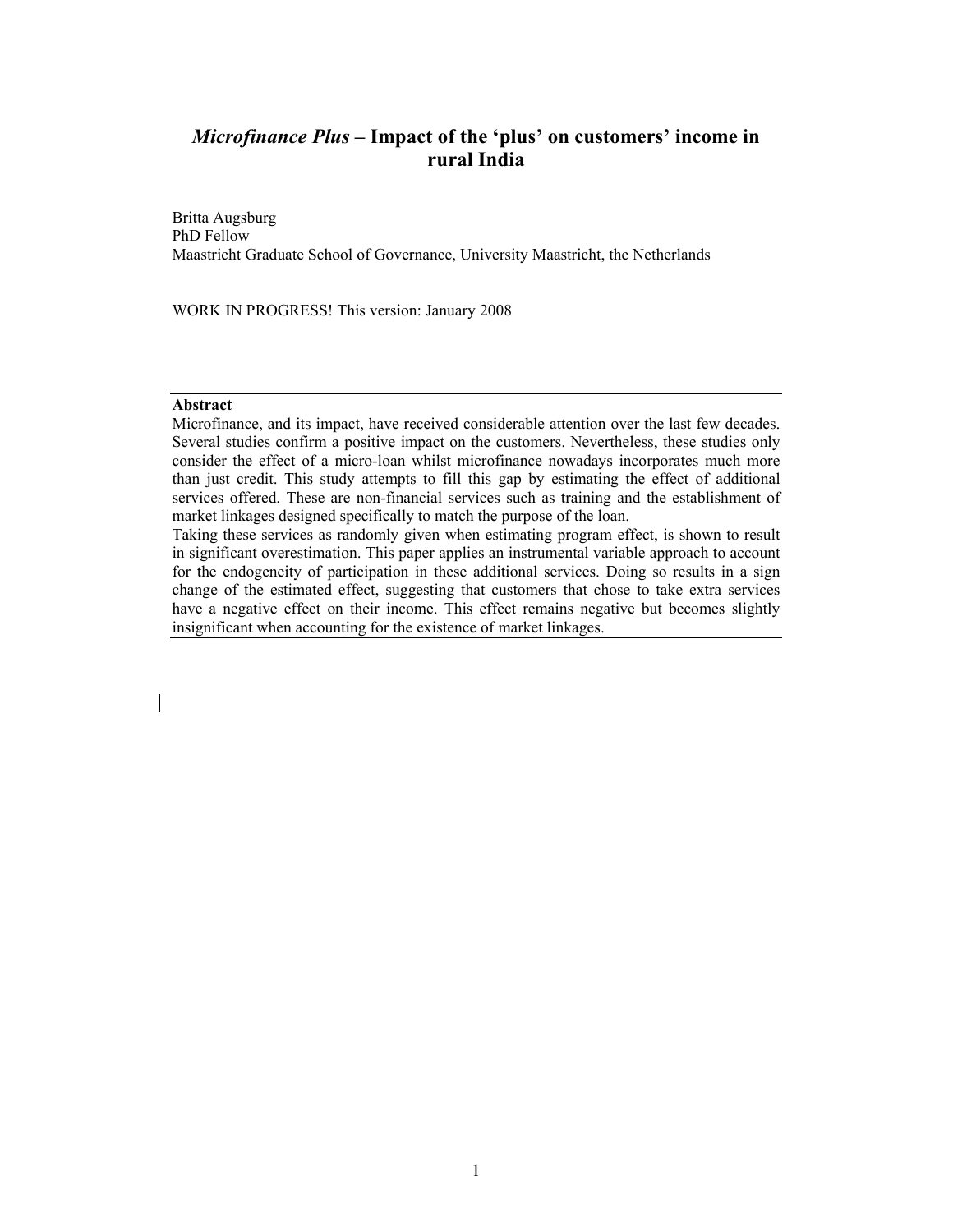#### **1. Introduction**

"Credit is important for development. It capitalizes farmers and entrepreneurs to undertake new investments or adopt new technologies." (Khandker & Faruquee, 2003) Nevertheless, a huge part of the population (perhaps the part most in need) has no access to formal financial services. These are the poor – often also referred to as the 'unbankable': 'unbankable' in the sense that they are deemed to be too risky and too expensive to serve, having no collateral to offer, demanding very small loans, and often living in difficult to access areas.

Such unmet demand in combination with new delivering technologies led to what is sometimes referred to as the 'microfinance<sup>1</sup> revolution<sup>2</sup>. Almost forty years ago, the foundation stone for the now observable microfinance hype was laid. It was in the 1970s when experimental programs in Bangladesh, Brazil and a few other countries extended tiny loans to the poor to invest in micro-businesses. The best known of these programs is undoubtedly the Grameen (Village) Bank in Bangladesh, initiated by Professor Muhammed Yunus and today holder of the Nobel Peace Prize 2006. Grameen's story is often cited as the spark of microfinance, being the first one to make small loans to poor local villagers who lacked access to traditional formal financial institutions. The Bank's track record then stimulated the establishment of numerous other microfinance institutions, major ones being BRAC ASA, and Proshika in Bangladesh.

Unfortunately, it is estimated that still only 16 per cent of those that could benefit - only one sixth of the three billion poor people of working age - have access to such formal financial services (CGAP,  $2005$ ).<sup>3</sup>

Studies show that it is typically the very poor who are being left out of microfinance (Coleman, 1999, 2000). Such observations lead practitioners and academics alike to the realization that not only microcredit but also microfinance alone is not enough; that microfinance is not a replacement for jobs that are not there, education and skills that do not exist, or markets that are inaccessible. For example Oxfam, a UK-based development, relief and campaigning organization, notes that "Poverty alleviation is rarely an issue of simply improving access to financial resources. Poverty is more than a lack of material resources - it also concerns the denial of basic rights, control, access and power."

A new approach to microfinance developed. It carries names such as 'holistic', 'integrated' or 'credit plus'. Typically, microfinance is combined with complementary services with the aim of having an impact on the lives and livelihoods<sup>4</sup> of poor men, women and their families.

Such holistic approaches are complex but more and more examples can be named. There exist programs that address problems of degraded watersheds, hence taking a spatial approach, programs that take a segmental approach by addressing problems of the landless or the disabled and programs that take a sectoral approach, addressing aspects of work in various sectors of economic activity.<sup>5</sup> Common to all approaches is that complimentary services, such as informal training and business and financial management, evolve around the client and aim

<sup>&</sup>lt;sup>1</sup> The Asian Development Bank defined Microfinance as "the provision of a broad range of financial services such as deposits, loans, payment services, money transfers, and insurance to poor and low-income households and, their microenterprises. Microfinance services are provided by three types of sources: (1) formal institutions, such as rural banks and cooperatives; (2) semiformal institutions, such as nongovernment organizations; and (3) informal sources such as money lenders and shopkeepers. Institutional microfinance is defined to include microfinance services provided by both formal and semiformal institutions. Microfinance institutions are defined as institutions whose major business is the provision of microfinance services."

 $2^2$  Robinson (2001) believes the term to have been coined by María Otero and Elisabeth Rhyne in 1993.

<sup>&</sup>lt;sup>3</sup> The estimate of how many poor people are not being reached differs by sources and country considered. Muhammed Yunus states at the International Seminar on Attacking Poverty with Microcredit in Dhaka, Bangladesh, January, 2003, that "In most countries it [microfinance] has not even reached 10% of the poor families within that country.'

*Livelihood* is typically defined as "a set of economic activities, involving self-employment and/or wageemployment by using one's endowments (human and material) to generate adequate resources (cash and non-cash) for meeting the requirements of self and the household, usually carried out repeatedly and as such become a way of life".

 $5$  http://www.ruralfinance.org. Accessed 30<sup>th</sup> of October 2007.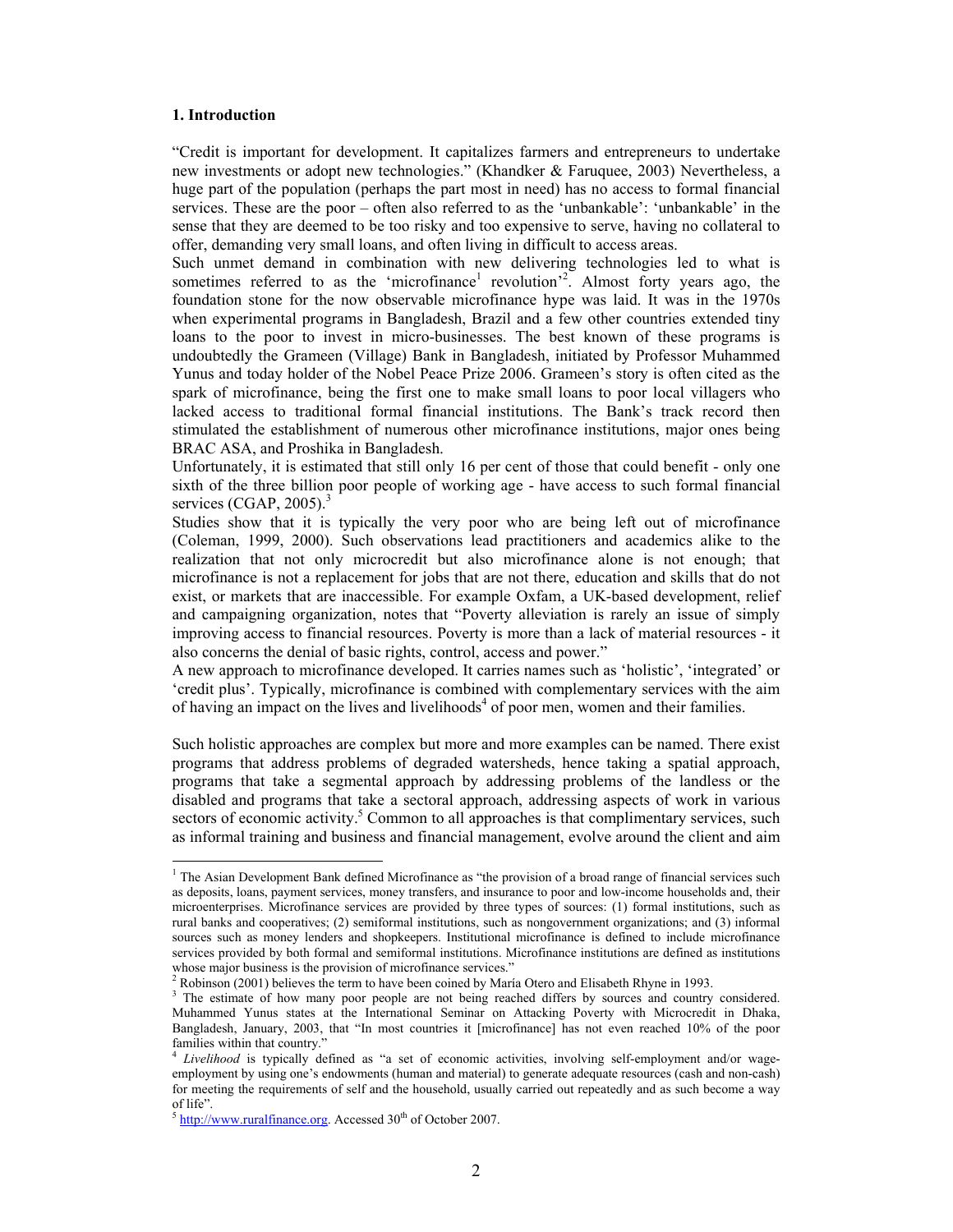to develop practical and relevant skills and knowledge. Some institutions, like the one under consideration in this study, go a step further and incorporate aspects such as the establishment of market linkages.

This study concentrates on an intervention that takes the sectoral approach, and estimates the effect of services that address the specific problems of clients involved in the dairy sector.

A few studies exist that address the impact of microfinance programs on their clients. The greatest problem to overcome is the so-called endogeneity bias. This bias stems from the fact that whilst a measured effect might result from the program, it could also reflect unobservable characteristics of a borrower or issues such as program placement. A typical example is that income of a borrower might be higher *not* due to having been able to engage in an extra income generating activity, but because he had higher motivation and entrepreneurial spirit to begin with. McKernan (2002) finds that such (self-selection) bias can result in an overestimation of program benefit of up to 200 per cent. One of the perhaps most often cited impact assessment that accounts for such selection bias is that of the Grameen Bank. The authors, Pitt and Khandker (1998), investigate the impact of a microfinance program on poor households, focussing on female participants. Next to a quasi-experimental survey design, their results rely on an instrumental variable approach to account for self-selection. One of their findings is that both men and women benefit from the program but women do to a greater extend. Other interesting studies with similar results include Coleman (1999, 2002), Binswanger and Khandker (1995) and Khandker & Feruqee (2003).

These studies, almost exclusively, address only the effect of loans from a microfinance institution. If other services are being offered, then the effect of these is engulfed in the overall program impact. The only known exception is McKernan (2002), who looks at the overall program impact and also the non-credit effects of the programs by controlling for the level of productive capital. These non-credit aspects are mainly the general training of the customer, including issues such as vocational training, information in areas of health and civil responsibilities and rights. McKernan (2002) finds these to have a positive impact on productivity.

The contribution of this paper lies in adding to the existing literature on program impacts by explicitly concentrating on whether microfinance credit has a higher impact on the customers' productivity if non-financial support related to that activity is provided as well.<sup>6</sup>

Results suggest that these services have a negative effect on clients' income. In other words, customers who purchase non-financial services designed to support their loan-related income generating activity experience a lower income compared to customers that only avail credit. An instrumental variable approach is applied that takes the endogeneity of these extra services into account. Comparing to simple ordinary least square regression results, not accounting for endogeneity would underestimate this negative effect significantly.

The paper is organised as follow. The next section describes the program under consideration, followed by a description of the data used to estimate its impact on customers' income. Section four goes on to present results and the final section concludes.

 6 Since the sample only includes information on clients of the organization, the analysis is limited to looking at the effect of additional services on income given that observations have a loan with BASIX. Nothing can be said about the program impact in comparison to not being involved with the organization at all.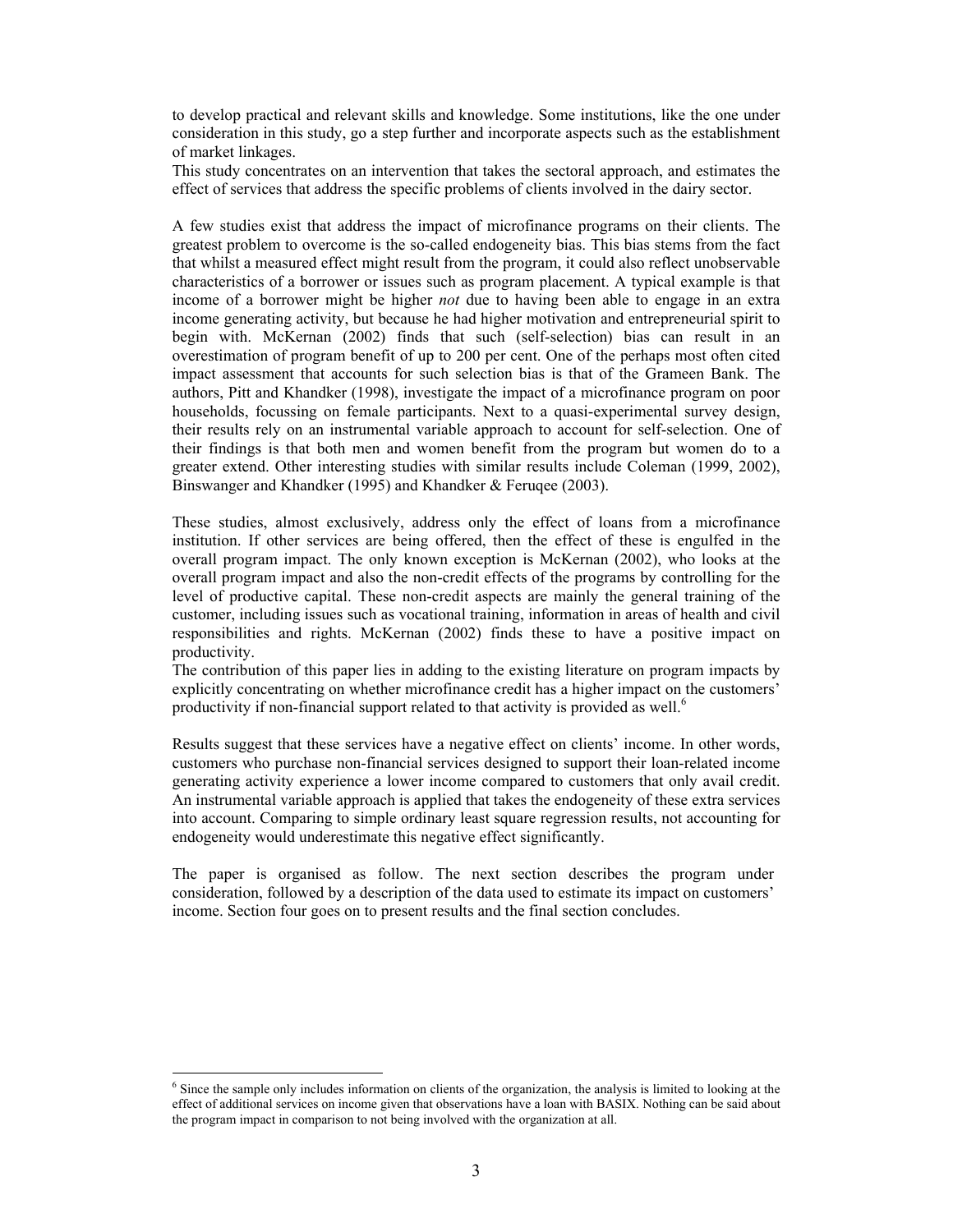## **2. The program under consideration**

The program under consideration is an intervention in the Indian dairy sub-sector offered by BASIX India.

Milk production plays a pivotal role in the livelihoods of the rural poor, particularly women, in India. It is one of the few possible means of supporting themselves and their families. Especially in areas that are dominated by agricultural activities characterized by high seasonal dependency, milk production offers a way of ensuring an additional income stream. In fact, underprivileged families constitute about 70 to 80 per cent of total livestock production in India (Kurup 2004). But it is not only the milk production that offers return to the families; "all body parts are used including horns and hair. Buffalo forms a part of the property, possession and profession of rural farmers. Not only that, they are an easily 'convertible currency' and a reliable 'living bank' to serve the immediate needs of the rural masses in several communities." (Nanda & Nakao, 2003)

Nevertheless, a study undertaken in Pondicherry, India, reveals, for example, that "the poor landless livestock keepers do not possess knowledge on many aspects of livestock rearing especially on animal health. […] Lack of information on animal health practices (ignorance, one of the prime constraints of development) ultimately results in production losses through morbidity and sometimes mortality - all resulting in economic losses to the livestock owners."

The intervention designed and offered by BASIX India<sup>8</sup> therefore concentrates not only on distributing loans with the purpose of livestock investment, but also on additional financial (insurance) and non-financial services that address issues such as knowledge dissemination, risk mitigation and productivity enhancement. The involvement in the dairy sub-sector includes:

| Financial<br>services                      | the provision of credit for the purchase of buffaloes/cows;<br>$\bullet$<br>the provision of insurance for animals, collaborating with insurance<br>$\bullet$<br>companies.                                                                                                        |
|--------------------------------------------|------------------------------------------------------------------------------------------------------------------------------------------------------------------------------------------------------------------------------------------------------------------------------------|
| Non-<br>financial<br>services<br>$\bullet$ | training and awareness camps<br>$\bullet$<br>monthly medical check-ups, vaccination, for the animals;<br>$\bullet$<br>the identification of areas where collection efficiency can be improved;<br>the purchase of electronic milk testing kits for quick fat testing;<br>$\bullet$ |

• assisting milk-chilling-plants in the automation of accounting and payments.

The second set of services is the one whose effect is estimated in this study. These fall under what BASIX calls 'Agricultural and Business Development Services' and will henceforth be referred to as Ag/BDS-dairy services or just dairy services.

 $\overline{a}$ <sup>7</sup> Final Technical Report on "Dissemination of animal health knowledge for development of landless dairy cattle owners in the peri-urban regions of Pondicherry, India, DFID/RLD Animal Health Programme No (2002-2004). 8

<sup>&</sup>lt;sup>8</sup> BASIX India is a new generation livelihood promotion institution in Hyderabad, India. It was established in 1996 and is one of the first institutions to follow the holistic approach, adopting it after an impact study conducted by Indian Market Research Bureau (IMRB). Assessing BASIX services revealed that about 52% of clients expressed a positive impact, 23% no change and approximately 25% reported decline in their income. Clients ascribed this decline to the presence of unmanaged risk. To address this, BASIX chose the strategy of offering programs that combine aspects of Livelihood Financial Services (Savings, short and long-term Credit,, Insurance - for lives and livelihoods, Fund transfers, Commodity Derivatives, Financial Orchestration – ranging from grants to equity for livelihoods), Institutional Development Services (Formation of producers' groups, federations, cooperatives, mutual benefits, etc., Capacity building, including entrepreneurship development.), and Agricultural/Business Development Services (Credit Productivity enhancement, Risk mitigation (non-insurance), Alternate Market Linkages – Input supply, output sales), the latter ones being the main interest of this study.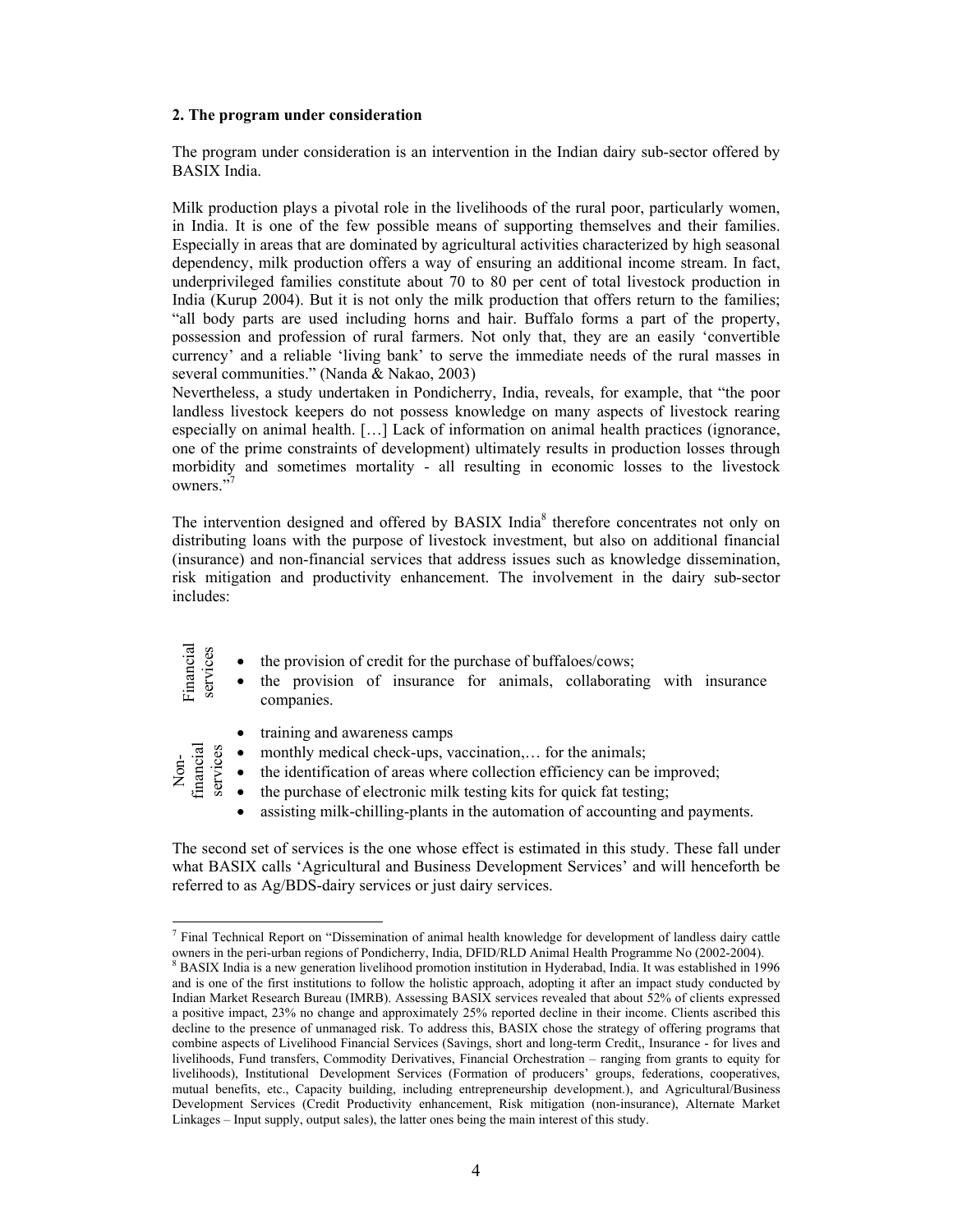While BASIX offers these services in several regions in India, this paper will focus on the district of Anantapur<sup>9</sup>.

This district was chosen for several reasons. For one, it is one of BASIX's oldest units, having been established in 2000. This results in BASIX having a certain presence in the state, which implies more customers and hence a bigger sample which facilitates econometric analysis. More importantly, BASIX started its operation in that district due to the opportunity to become involved in the dairy sub-sector and the potential it saw for livelihood promotion. Furthermore, Anantapur is one of the most backward provinces in the state of Andhra Pradesh, which for a great part results from it being the second most drought-affected district of India. This makes living conditions very hard; people are extremely vulnerable and poverty is highly prevalent. Aspects such as these make holistic microfinance interventions even more important but at the same time much harder to implement.

#### **3. The Data**

In order to assess the impact these additional non-financial dairy services have on BASIX's clients' income, a data set was constructed from four different sources. The first source is the Management Information System (MIS) of the organisation. This system collects data on all BASIX clients, including socio-economic information as well as all data related to the loan, its repayment and on insurance or other services taken by the client. The second source is a separate list from BASIX, providing the name, village and application date of customers who bought Ag/BDS-dairy services. This information was at the time not integrated into the MIS and needed therefore to be matched with loan-client information.

This data was then merged with official statistics<sup>10</sup> of Anantapur district as provided in the "*District Hand Book of Statistics"*. These statistics are available from the *Directorate of Economics and Statistics*, Government of Andhra Pradesh, Hyderabad. It is an extensive data set on population, industries, housing, employment, price indices, state finance, five year plans, tourism, environment and almost any other area, some of which is disaggregated on the mandal level.<sup>11</sup> The data is collected from various central/state government departments, public sector undertakings, corporation and other agencies and is available on a yearly basis from 2000 to 2006. For this study, data for the financial year 2003/04 and 2004/05 was used in the analysis. Finally, data on alternative (non-BASIX) milk vendors was collected specifically for this study and integrated in the analysis. $12$ 

The client data was extracted in January 2007 so that the final sample consisted of clients who became customer of BASIX in the time period of the first of April 2003 to the  $30<sup>th</sup>$  of December 2006 (reducing the sample from 15,557 to 12,570 observations). While BASIX offers loans for different investment purposes<sup>13</sup>, only clients that took a loan for the purpose of buying a cow or a buffalo were considered as these had the possibility to opt for additional services<sup>14</sup> (reducing the sample to  $4,410$  observations). The sample needed to be further

 9 BASIX opened its unit in Anantapur city in 2000. It was a split from the unit office in Adoni, which had been established about two years before, in April 1998. As of December 2006, Anantapur unit's staff includes three field executives (FX), seventeen Livelihood Service Assistants (LSA) and four Livelihood Service providers (LSP) as well as ten other employees. Every LSA was responsible for 471 accounts, of which the unit had distributed 4,431 (44,045,000Rs) by the end of Dec 2006. The disbursed average loan size was 9,940 Rupees, as compared to an overall average for BASIX of 10,315 Rupees. The unit had an on-time repayment rate (OTRR) of 88.7%, which lay below the general average of 98.2%.

<sup>&</sup>lt;sup>10</sup> Handbook of Statistics, 2004-05 Anantapur District, available for purchase at the Directorate of Economics and Statistics, Hyderabad, Andhra Pradesh, India.

 $11$  India is divided into several subnational administrative units. Mandals form the third such subdivision below states and districts (www.wikipedia.org).<br><sup>12</sup> I would like to thank Ramanjaneya Reddy P., unit head Anantapur, for making this extra data collection

possible.

 $3$  See Appendix A for the different loans and their distribution given the final sample.

 $14$  Ag/BDS is also offered for crop-loans which make up only 7.5% of all Ag/BDS-clients though.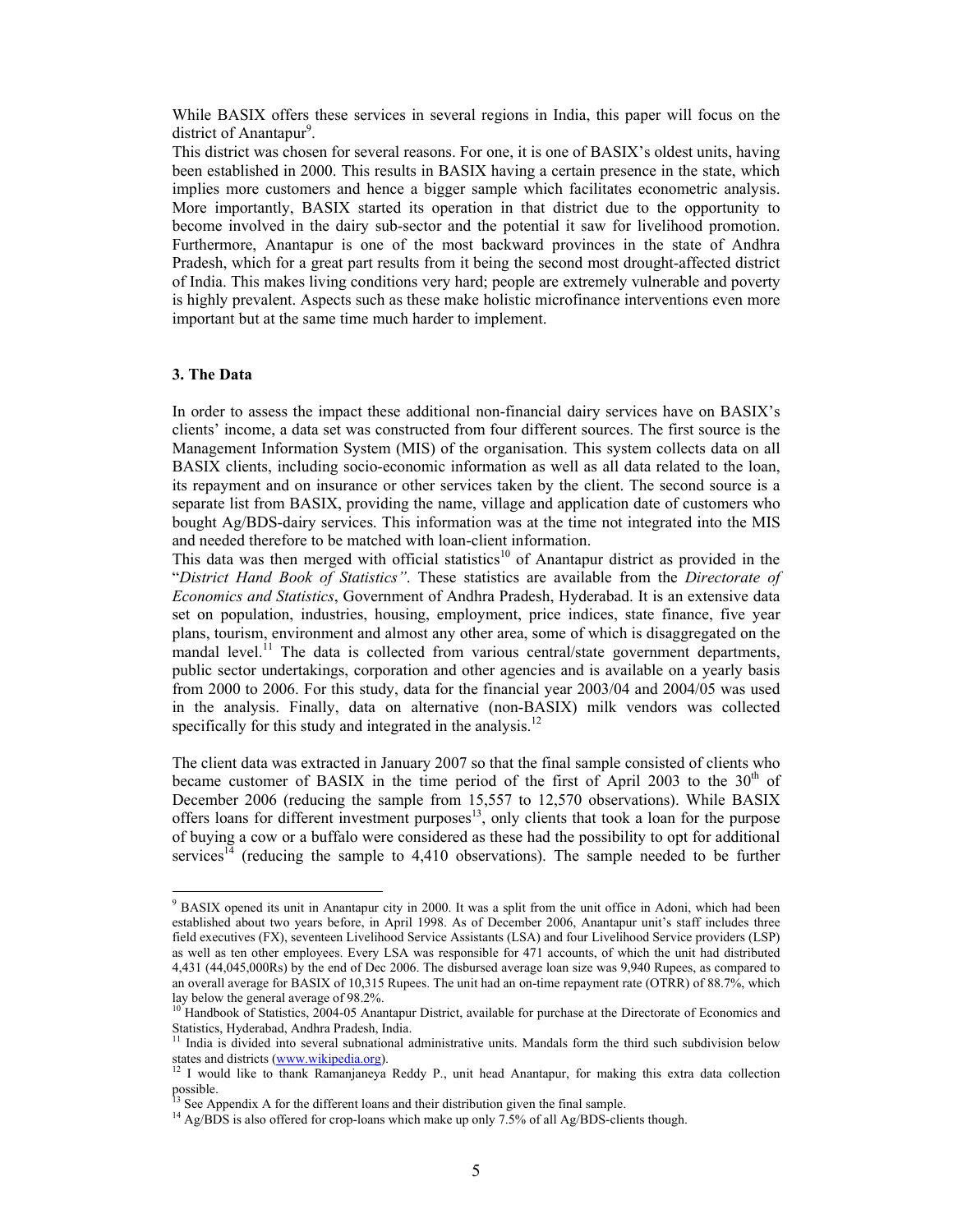restricted due to non-availability of income figures (excluded were 416 observations had a annual income of zero Rupees, 468 of less than 1,000 Rupees, and 63 of more than 500,000 Rupees) as well as the non-availability of the loan size (for 131 clients the loan size was stated to be below 500 Rupees – a loan size not given by BASIX). The final sample consists of 3332 observations.

Table 1 provides information on the customer's socio-economic background as well as on their financial relationship with BASIX.

The great majority (about 65 per cent) are female clients in their mid thirties belonging to Other Backward Classes  $(OBC)^{15}$  or other castes. Only 1.2 per cent of all clients belong to the scheduled castes (ST) and eight per cent to scheduled tribes (SC). On a district basis, these percentages are only available for SC and ST for more recent years. According to the census of 2001, two per cent of Anantapur's population belonged to the ST and eight per cent to SC and proportions are hence almost identical to the sample proportions.<sup>16</sup>

It can be seen that clients with Ag/BDS tend to be wealthier than those without, while on the other hand they are more likely to have a thatched roof as compared to one made of stone for clients without Ag/BDS.

|                           |                       | t-stat   |                    |                    |                            |
|---------------------------|-----------------------|----------|--------------------|--------------------|----------------------------|
| <b>Variable</b>           | <b>WithOUT Ag/BDS</b> |          | <b>WITH Ag/BDS</b> | for equivalence of |                            |
|                           | mean                  | std.dev. | mean               | std.dev.           | means across two<br>groups |
| <b>Observations</b>       | 2056                  |          | 1397               |                    |                            |
| Yearly income (Rs.)       | 86,451                | 1,460    | 108,080            | 1,908              | $-9.13$                    |
| Age                       | 35.89                 | 0.18     | 35.03              | 8.34               | $-2.08$                    |
| Female                    | 0.67                  | 0.01     | 0.71               | 0.01               | $-2.31$                    |
| Familysize                | 4.19                  | 0.03     | 1.66               | 0.04               | 51.2                       |
| Other Backward Caste, %   | 0.40                  | 0.01     | 0.36               | 0.01               | 2.62                       |
| Other Caste, %            | 0.47                  | 0.01     | 0.51               | 0.01               | $-2.59$                    |
| Scheduled Caste, %        | 0.09                  | 0.01     | 0.10               | 0.01               | $-1.38$                    |
| Scheduled Tribes, %       | 0.02                  | 0.00     | 0.01               | 0.00               | 3.46                       |
| Minority caste, %         | 0.02                  | 0.00     | 0.02               | 0.00               | $-0.97$                    |
| Roofmaterial: Stones, %   | 0.64                  | 0.01     | 0.03               | 0.00               | 47.33                      |
| Roofmaterial: Tiles, %    | 0.04                  | 0.00     | 0.00               | 0.00               | 7.23                       |
| Roofmaterial: Thatched, % | 0.25                  | 0.01     | 0.96               | 0.00               | $-59.24$                   |
| Roofmaterial: Sheets, %   | 0.04                  | 0.00     | 0.00               | 0.00               | 6.95                       |
| Roofmaterial: RCC, %      | 0.03                  | 0.00     | 0.00               | 0.00               | 6.39                       |

**Table 1: Socio-Economic Characteristics of sample** 

Table 2 shows the average loan size of clients is about 11,500 Rupees (approximately US\$  $290$  – covering the cost of a cow or a buffalo. On average, clients with Ag/BDS repay the loan in less instalments, all other loan characteristics (security amount, amount overdue and number of days overdue) do not seem to differ systematically between the two groups. Most of the observations in the sample have taken only one loan, while clients without Ag/BDS are more likely to have had an earlier loan with BASIX.

l

<sup>&</sup>lt;sup>15</sup> Other backward classes – as well as scheduled tribes and scheduled castes – are Indian communities that are granted special status by the constitution of India in order to extend positive discrimination against these groups. Data on OBC are available only in the 1931 census. There, OBCs are estimated to make up 52 per cent of the

population, as compared to 60 per cent of the client sample under consideration.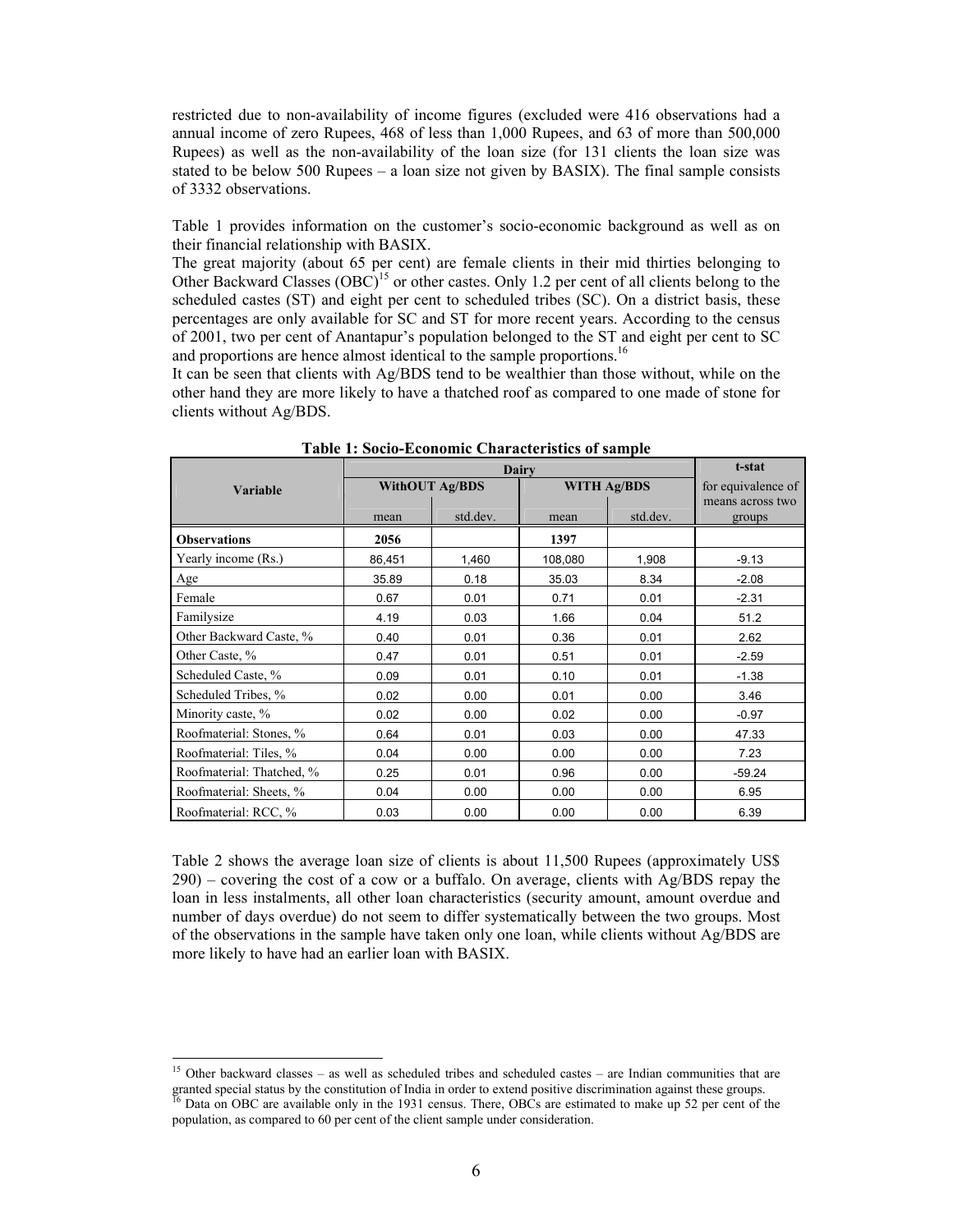| Dairy                  |                                        |          |                  |                                     |                                       |  |
|------------------------|----------------------------------------|----------|------------------|-------------------------------------|---------------------------------------|--|
| Variable               | <b>WithOUT Ag/BDS</b><br><b>Active</b> |          |                  | <b>WITH Ag/BDS</b><br><b>Active</b> | for<br>equivalence of<br>means across |  |
|                        | mean                                   | std.dev. | std.dev.<br>mean |                                     | two groups                            |  |
| <b>Observations</b>    | 2056                                   |          | 1397             |                                     |                                       |  |
| Loansize (Rs.)         | 11,489                                 | 109      | 11,573           | 82                                  | $-0.57$                               |  |
| Nr of Loans with BASIX | 1.11                                   | 0.01     | 1.00             | 0.00                                | 10.64                                 |  |
| Number of instalments  | 18.76                                  | 0.13     | 15.75            | 0.10                                | 16.94                                 |  |
| Amount overdue (Rs.)   | 20.66                                  | 6.87     | 5.03             | 3.81                                | 1.76                                  |  |
| No. Of Days overdue    | 5.49                                   | 1.19     | 3.55             | 0.25                                | 1.34                                  |  |
| Security Amount        | 1149                                   | 10.85    | 1157             | 8.22                                | $-0.56$                               |  |

**Table 2: Loan information of sample** 

# **4. Ag/BDS impact assessment**

## **4.1 Strategy to address endogeneity**

The fact that a program itself, as well as participation in the program, is not assigned randomly, can create substantial problems in assessing the effect of an intervention. In this setting, a comparison between villagers lending from BASIX that receive Ag/BDS and villagers lending from BASIX that do not receive Ag/BDS, even when controlling for observed characteristics, can yield very misleading results – as highlighted by McKernan (2002). This is due to participation in an intervention being neither on the demand nor on the supply side at random. Both, the placement of the intervention by the institution and participation by clients are choice variables that give rise to endogeneity problems.

Several strategies can be followed to tackle (and solve) this problem of endogeneity, one of which being an instrumental variable approach applied in this paper. That is, at least one variable will be identified that is likely to affect the participation in the intervention of interest but is unlikely to affect directly the outcomes of interest.

Typically, one looks either on the demand or supply side for appropriate instruments.

According to demand theory, the price can be a good instrument for predicting a product's demand. The price of BASIX charges for the Ag/BDS services changed twice during the sample period: in the initial testing phase, the fees were set at 50 rupees, then 100 rupees and 200 rupees, in 2004-05 at the end of financial year Ag/BDS took off with a fee of Rs 150 and was standardized to Rs 300/- in 2006-07. Since from the data it is not apparent who was charged which amount, this variation in costs is not a useful predictor of the demand for the service.

This study turns to the supply side for identification of instrumental variables. Most often, eligibility criteria are used as instruments (see for example Pitt and Khandker, 1998). Nevertheless, since BASIX does not have any exogenous eligibility criteria for Ag/BDS, a different instrumental strategy will have to be adopted which was first proposed by Khandker and Faruqee (2003). It is based on the assumption that resources of the organisation<sup>17</sup> as well as other resources (such as milk-chilling plants in the area) are constrained, and the demand for services is much greater. This implies that BASIX needs to make two sets of choices in the process of lending and delivering services. The first set of choices relates to *where* to operate. The second set of choices relates to *whom* to take on as customers within the chosen areas. This latter choice becomes irrelevant for matter of this study as only customers and no non-customers are considered in this study.

l <sup>17</sup> Resources in the form of staff, such as number of field executives and hence nr of villages they are able to cover; in the form of veterinarians that can serve the village and so on.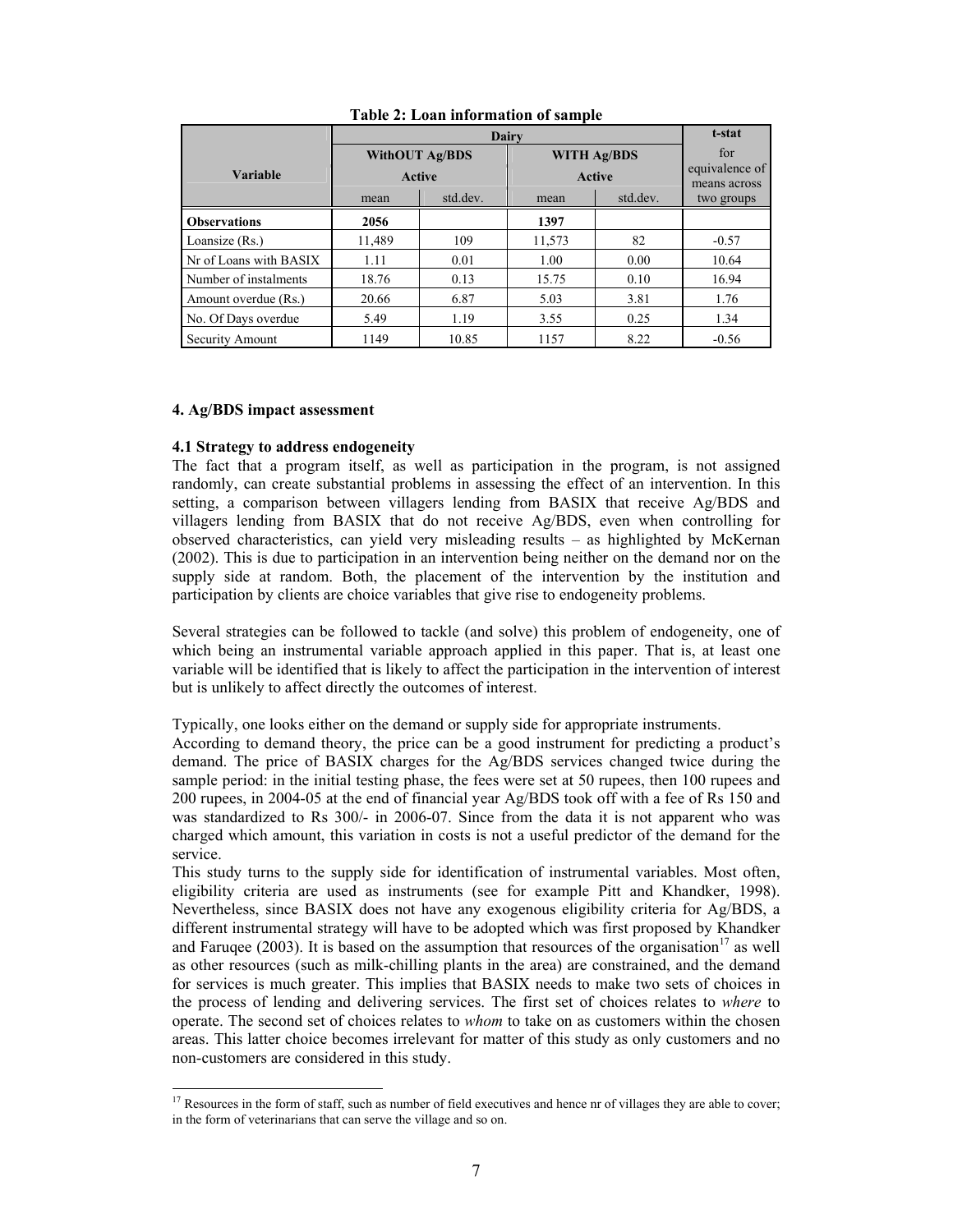It is the first set of choices made by the organisation – *where* to operate – that is made used of in this study to identify suitable instruments, which can account for the endogeneity of dairy Ag/BDS services.

The idea is that given the fixed resources, BASIX can only operate in a constrained number of areas and hence chooses those that have greatest potential for the intervention to be successful. BASIX staff calls such areas 'areas with dairy potential'. Phansalkar & Gosh (2001) point out that BASIX strives to allocate resources to the best possible borrowers and to operate in areas with favourable factor conditions (like availability of power, roads, milk chilling plants, etc.), demand conditions (size of domestic/local market, presence of buyers, general growth rate of domestic demand, etc.) and related and supporting industries.

This approach implies that the more promising other areas are (as perceived by BASIX), the less likely a client will be to be receive the additional services. In other words, given the available resources of BASIX, whether a client receives additional services or not depends not only on its own demand but also on the area the client lives in as well as on the area other clients live in; these 'other areas' can hence be seen as competitors to ones own.

Competitors in this context are spatial areas – those that the organisation chooses to, or not to, operate in. As described in the data section, the smallest unit for which official statistics are available are mandals. The district Anantapur is divided into 63 mandals. In 29 out of these does BASIX offer loans for the purpose of buying a cow or a buffalo.

Variables to be included in the model are hence, among others, certain mandal indicators  $X<sub>m</sub>$ and the proposed instruments are averages of these same indicators for all other mandals in Anantapur district excluding mandal  $m, \overline{X}_{A-m}$ .<sup>18</sup>

To give an example: In BASIX's choice of where to establish and hence offer additional services related to dairy activities, the number of veterinarians per household can be seen as one determining factor. Nevertheless, once services are in place, the impact of BASIX's intervention on customers' income will not be dependent on the number of veterinarians (per household) in another area within the district. The characteristics of other areas therefore fulfil the requirements of valid instruments – namely that they are correlated with the endogenous explanatory variable but are uncorrelated with the error term of the regression equation.

The basic point of departure for impact estimation is then the following reduced welfare equation:

(1a)  $y_{im} = \alpha_1 X_{im} + \beta S_{im} + \varepsilon_{im}$ 

 $\overline{\phantom{a}}$ 

with *yim* indicating the outcome variable of interest (here income) for client *i* in mandal *m*, *Xim* are customer characteristics as well as mandal characteristics, *Sim* denoted whether a client receives Ag/BDS or not and ε*im* is an unsystematic error term. α*1* and β are unknown parameters to be estimated. If no problem of endogeneity was encountered and all determining variables were observed, estimated  $\beta$  by OLS would measure the impact of having Ag/BDS on income without any bias. Nevertheless, receiving Ag/BDS or not, *Sim*, and the error term of the equation, ε*im*, are correlated – the source of the described endogeneity bias.

In the Instrumental Variable approach that accounts for this bias and that is applied in this paper, the determinants of Ag/BDS are estimated in a first stage; Ag/BDS being modelled as follows:

<sup>&</sup>lt;sup>18</sup> Within-area competitor's characteristics can be dismissed as most likely being poor instruments because of 'spill-over' and 'social capital' arguments.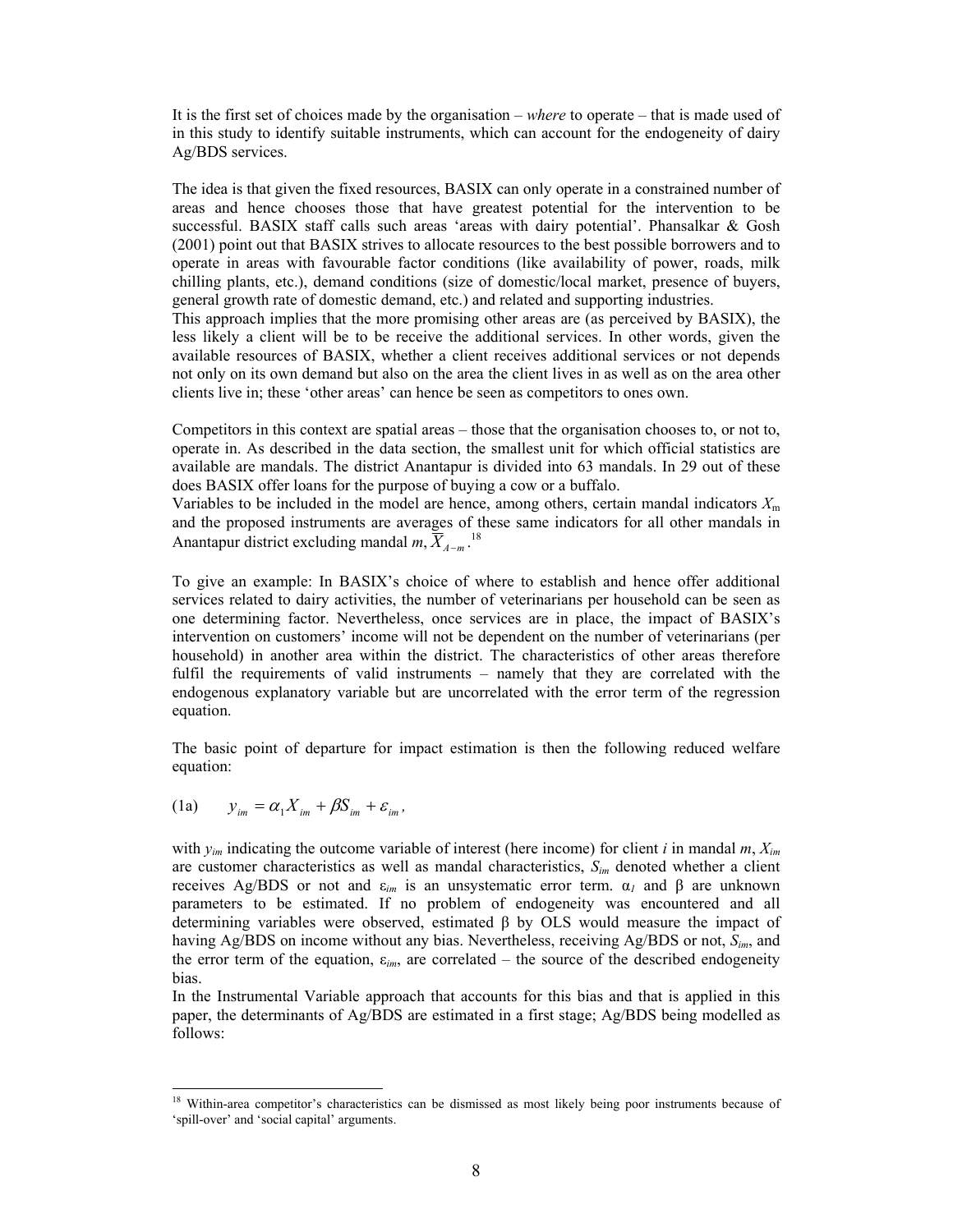$$
(2) \qquad S_{im} = \alpha_2 X_{im} + \alpha_3 \overline{X}_{A-m} + \nu_{im}.
$$

where  $\alpha_2$  and  $\alpha_3$  are again unknown parameters,  $\overline{X}_{A-m}$  is as defined above and  $v_{\text{im}}$  is the error term, assumed to have an expectation of zero given the explanatory variables.

Predictions from this estimation are then used as an explanatory variable (replacing the initial indicator) in the second stage estimation, which changes the welfare equation to:

(1b) 
$$
y_{im} = \alpha_1 X_{im} + \beta \hat{S}_{im} + \varepsilon_{im},
$$

 $\hat{S}_{im}$  being the predictions from the first stage.

# **4.2 Validity the proposed instruments**

Official statistics from Anantapur district provide an enormous range of information. In order to narrow down the potential instruments, an analysis of which regional characteristics play a determining factor in the number of loans taken from BASIX per 1,000 households in each mandal was undertaken. Average regional characteristics of other mandals turned out to be highly significant in the regression analysis, implying that the results described in this section provide significant support for the strategy proposed,

Table 4 displays the regression results, where the dependent variable is the number of dairy loans per 1,000 households in a mandal. Please note that the unit of analysis here is *mandals*, of which Anantapur district has only 63. This small number of observations limits the degrees of freedom and not many variables could be included in the final model specification. Here, the average difference in rural domestic electrification is, for example, one of the highly significant variables that will later be used as an instrument in the impact analysis.

Three different models are being estimated. The first of which looks at all BASIX clients, the second one examines only BASIX dairy clients and the third is further constrained to dairy clients with Ag/BDS. In this analysis, the influence of neighbouring mandals on the number of clients was also specifically tested for by incorporating a weight matrix, as is common practice in spatial econometrics. This weight matrix indicates neighbouring mandals and it captures the (potential) presence of spatial dependence between them. Its significance suggests that the number of clients in one mandal is not independent of what is happening in its neighbouring location.

Interesting in the context of this study is that the weight matrix ceases to be significant when concentrating on dairy clients only (with or without Ag/BDS). This suggests that the explanatory variables – including the proposed instruments - capture well potential influence from other mandals – here to be interpreted as variables capturing well their role as 'competitors'.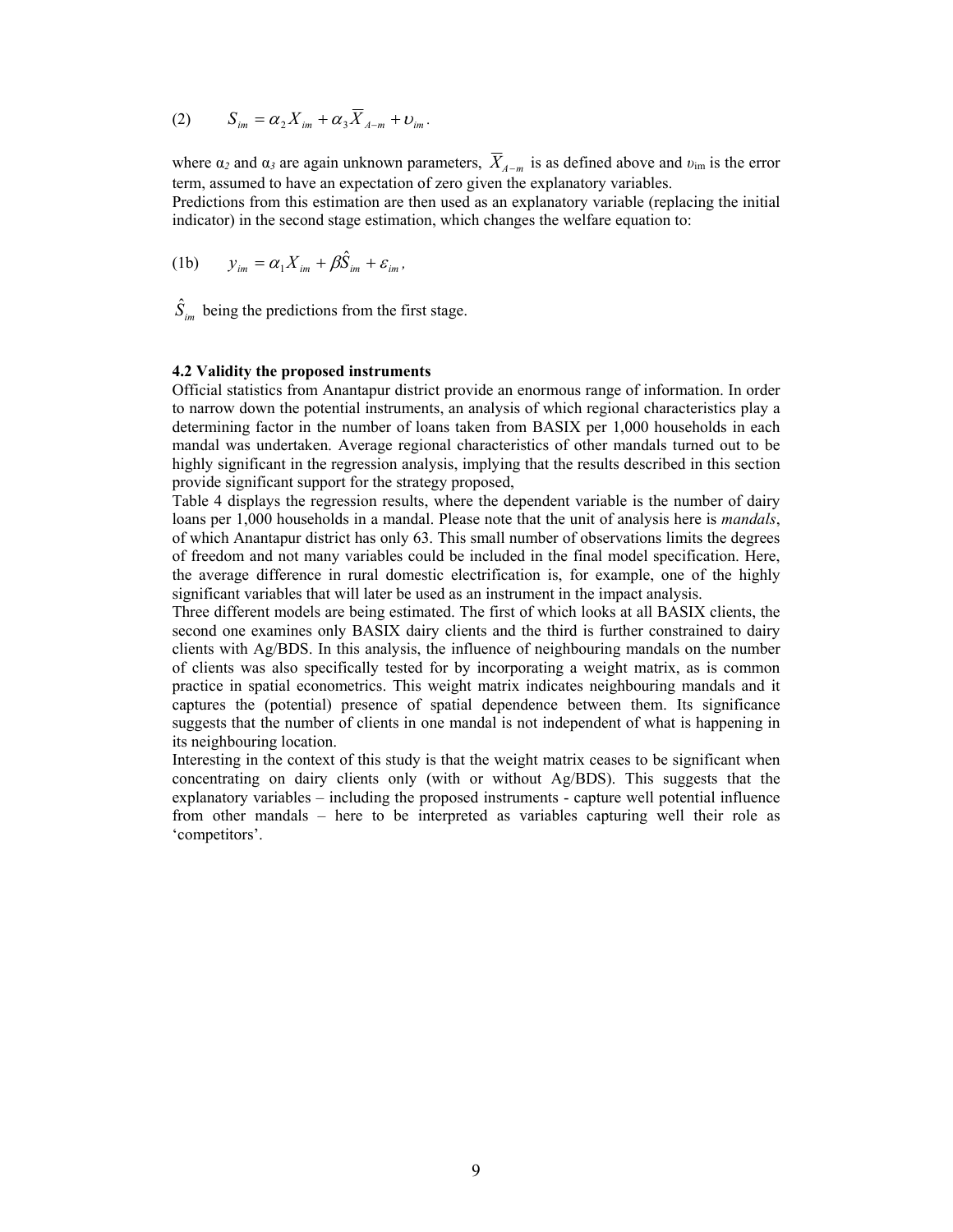|                                            | (1)<br>active BASIX |                       | (2)           | active dairy customers |                | (3)<br>active Ag/BDS dairy<br>customers per |  |
|--------------------------------------------|---------------------|-----------------------|---------------|------------------------|----------------|---------------------------------------------|--|
|                                            |                     | customers per 1000 hh | per 1000 hhs  |                        | <b>1000hhs</b> |                                             |  |
|                                            | coeff.              | std.err.              | coeff.        | std.err.               | coeff.         | std.err.                                    |  |
| literacy rate, males                       | $-0.402$            | 0.083                 | $-200.927$    | 51.247                 | $-0.086$       | 0.026                                       |  |
| literacy rate, females                     | 0.351               | 0.075                 | 193.246       | 41.734                 | 0.082          | 0.022                                       |  |
| milkanimals per hh                         | 0.019               | 0.006                 | 8.405         | 3.163                  | 0.004          | 0.002                                       |  |
| rural population, %                        | $-0.025$            | 0.011                 | $-5.934$      | 5.668                  | $-0.003$       | 0.003                                       |  |
| female pop per area                        | $-0.135$            | 0.030                 | $-59.998$     | 18.094                 | $-0.024$       | 0.008                                       |  |
| nr of households per area                  | 0.291               | 0.069                 | 128.871       | 41.099                 | 0.052          | 0.019                                       |  |
| growth in grazing land (I)                 | 14963               | 8938                  | 4319711       | 4885394                | 2200           | 2226                                        |  |
| growth in grazing land                     | 9.572               | 5.601                 | 2803.027      | 3056.545               | 1.419          | 1.394                                       |  |
| diff in rural domestic electrification (I) | 0.203               | 0.071                 | 78.186        | 40.107                 | 0.043          | 0.023                                       |  |
| diff in rural domestic electrification     | 12.697              | 4.494                 | 4858.913      | 2531.468               | 2.678          | 1.449                                       |  |
| growth in uncultivated land                | $-0.396$            | 0.125                 | $-180.724$    | 74.396                 | $-0.071$       | 0.037                                       |  |
| growth in uncultivated land                | $-24.678$           | 7.830                 | $-11261.130$  | 4655.588               | $-4.424$       | 2.286                                       |  |
| constant                                   | 10.267              | 5.365                 | 3133.558      | 2915.442               | 1.595          | 1.343                                       |  |
| rho                                        | 0.4641009           | 2.742264831           |               |                        |                |                                             |  |
| Wald test of rho=0:                        | $chi2(1)=$          | 7.52(0.006)           |               |                        |                |                                             |  |
| Lagrange multiplier test of rho=0:         | $chi2(1)=$          | 6.03(0.014)           |               |                        |                |                                             |  |
|                                            |                     |                       | Nr of         |                        |                |                                             |  |
| Nr of Observations:                        | 63                  |                       | Observations: | 63                     |                | 63                                          |  |
| Variance Ratio $=$                         | 0.555               |                       | $F(20,42)=$   | 2.87                   |                | 1.81                                        |  |
| Squared Corr. =                            | 0.606               |                       | $Prob > F =$  | 0.0044                 |                | 0.0712                                      |  |
| $Sigma =$                                  | 0.01                |                       | $R^2 =$       | 0.4473                 |                | 0.4144                                      |  |
|                                            |                     |                       | Adj. $R^2$ =  | 5.9733                 |                | 0.00272                                     |  |

**Table 3: Estimation Results -** 

**Note**: Variables in bold and indicated by an (I) are proposed instruments. Model (1) includes a spatial weight matrix (appropriate tests for the significance were taken out – results can be obtained). Models (2) and (3) are a simple OLS model.

## **5. Estimation Results**

# **5.1 Estimates of Ag/BDS Impact on income - Simple OLS Results and Testing for Endogeneity**

Observable customer characteristics included in the model are the age (squared) and sex of the customer, information on the family size, an interaction term between the latter two variables. Information on the caste of the household is included as well as information on the type of the household's roof. All other customer characteristics captured in the MIS (such as primary occupation and asset value) could not be used as the number of clients for whom this was recorded is very limited.

Further included were variables providing information on the borrowing-relationship between the client and BASIX, namely the number of loans taken, the size of the latest loan and whether or not a customer was active at the time the data was extracted from the MIS.

Finally, mandal characteristics used in the model include information on percentage deviation from normal rainfall in the mandal over the last four years and as well as government expenditure and receipts in the mandal in the financial year 2004-05 per 1,000 households. The variables on rainfall were chosen due to the strong dependence on agriculture in the study area in combination with low availability of irrigation facilities for poor households.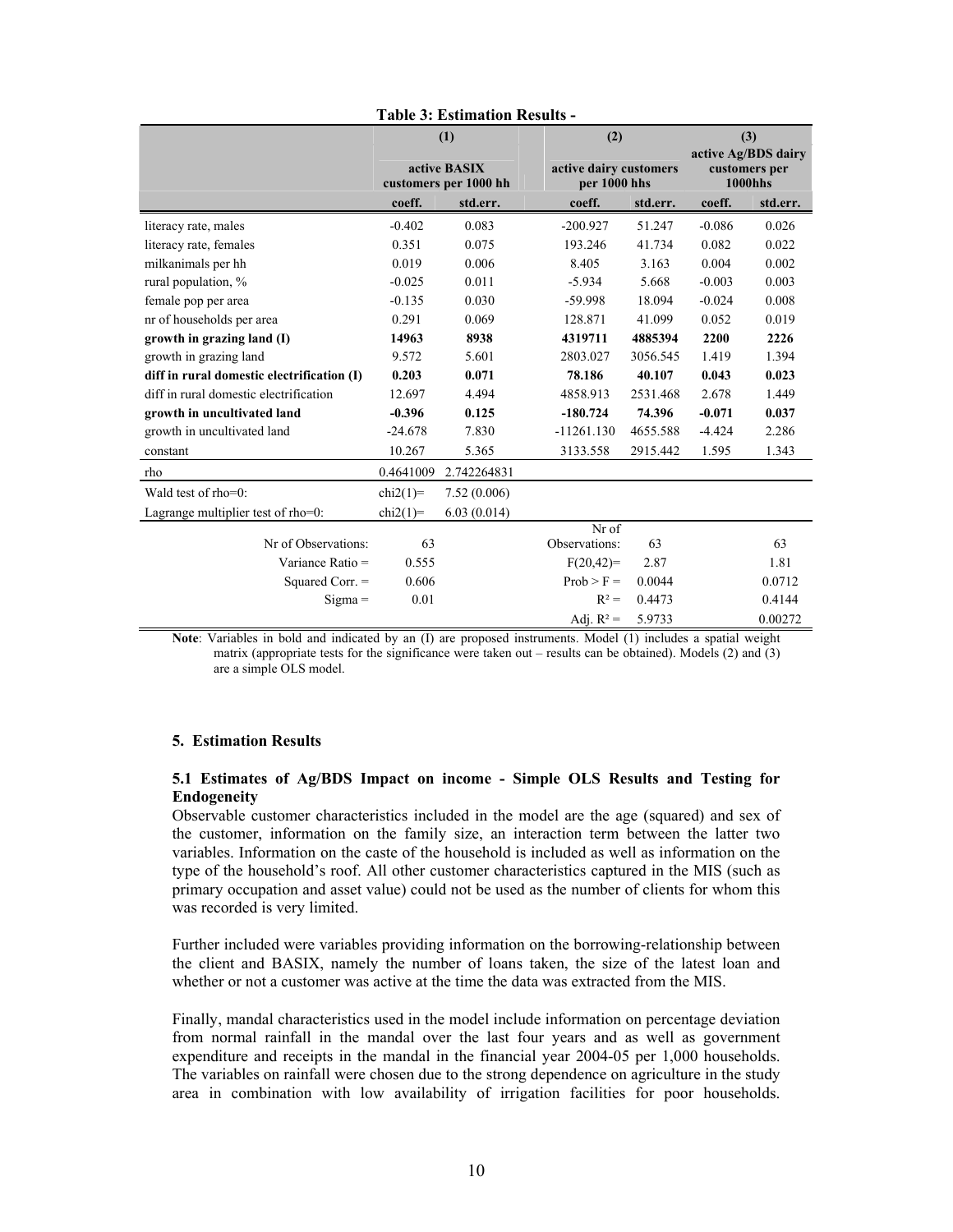Government receipts and expenditures can be interpreted as a proxy of wealth as well as availability of other services and infrastructure in the region.

The dependent variable is the logarithm overall annual household income. BASIX reports annual income of the household in its MIS due to most household being, as already stated, highly dependent on agriculture – and hence seasonal income. This makes annual income much more informative in terms of wealth of the household than monthly income.<sup>19</sup>

As a first step, the outcome equations (1a) is estimated by simple OLS, which takes the services as randomly given.

|                                                | <b>Ordinary Least Squares</b> |          |
|------------------------------------------------|-------------------------------|----------|
| Dependent Var: log(Income)                     | Coef.                         | Std.Err. |
| Ag/BDS                                         | 0.203                         | 0.037    |
| Age <sup>2</sup>                               | 0.000                         | 0.000    |
| Female                                         | $-0.299$                      | 0.042    |
| Female*Familysize                              | 0.061                         | 0.011    |
| log(Familysize)                                | $-0.035$                      | 0.031    |
| Caste: OC                                      | $-0.103$                      | 0.023    |
| Caste: ST                                      | $-0.226$                      | 0.085    |
| Caste: SC                                      | $-0.235$                      | 0.045    |
| Roof: Stones                                   | $-0.064$                      | 0.031    |
| Roof: Tiles                                    | $-0.084$                      | 0.070    |
| log(L)                                         | 0.378                         | 0.043    |
| no. Of loans taken with BASIX                  | $-0.343$                      | 0.038    |
| Active customer                                | 0.248                         | 0.032    |
| % deviation rainfall 2004                      | $-0.412$                      | 0.069    |
| % deviation rainfall 2003                      | 0.854                         | 0.118    |
| % deviation rainfall 2002                      | $-0.162$                      | 0.041    |
| Gynmt expenditure per 1,000 households (04-05) | $-58.57$                      | 24.9     |
| Gynmt receipts per 1,000 households (04-05)    | 64.790                        | 23.840   |
| Constant                                       | 7.407                         | 0.401    |
| Number of obs.:<br>3332                        | F(18,3313)                    | 33.31    |
|                                                | Prob>F                        | 0.00     |
|                                                | <b>Centered R2</b>            | 0.153    |
|                                                | <b>Uncentered R2</b>          | 0.149    |

**Table 4: Simple OLS regression Results** 

Nevertheless, these results might be biased due to a correlation of the indicator whether a customer receives Ag/BDs or not and the error term of the welfare equation (1a). The Wu-Hausman as well as the Durbin-Wu-Hausman test were applied in order to test for this endogeneity. Results are presented in Table 5. Both of these tests indicate that there are systematic differences between the two models. This means the OLS results show that whether a client receives Ag/BDS or not cannot be taken as given and IV estimates are to be preferred over the simple OLS estimates.<sup>20</sup>

<sup>&</sup>lt;sup>19</sup> The results for the logarithm of annual household income *per capita* are currently being analyzed. Results support, if not strengthen the results presented here.<br><sup>20</sup> Sargan statistic (overidentification test of all instruments): 12.921, Chi-sq(8) P-val = 0.11461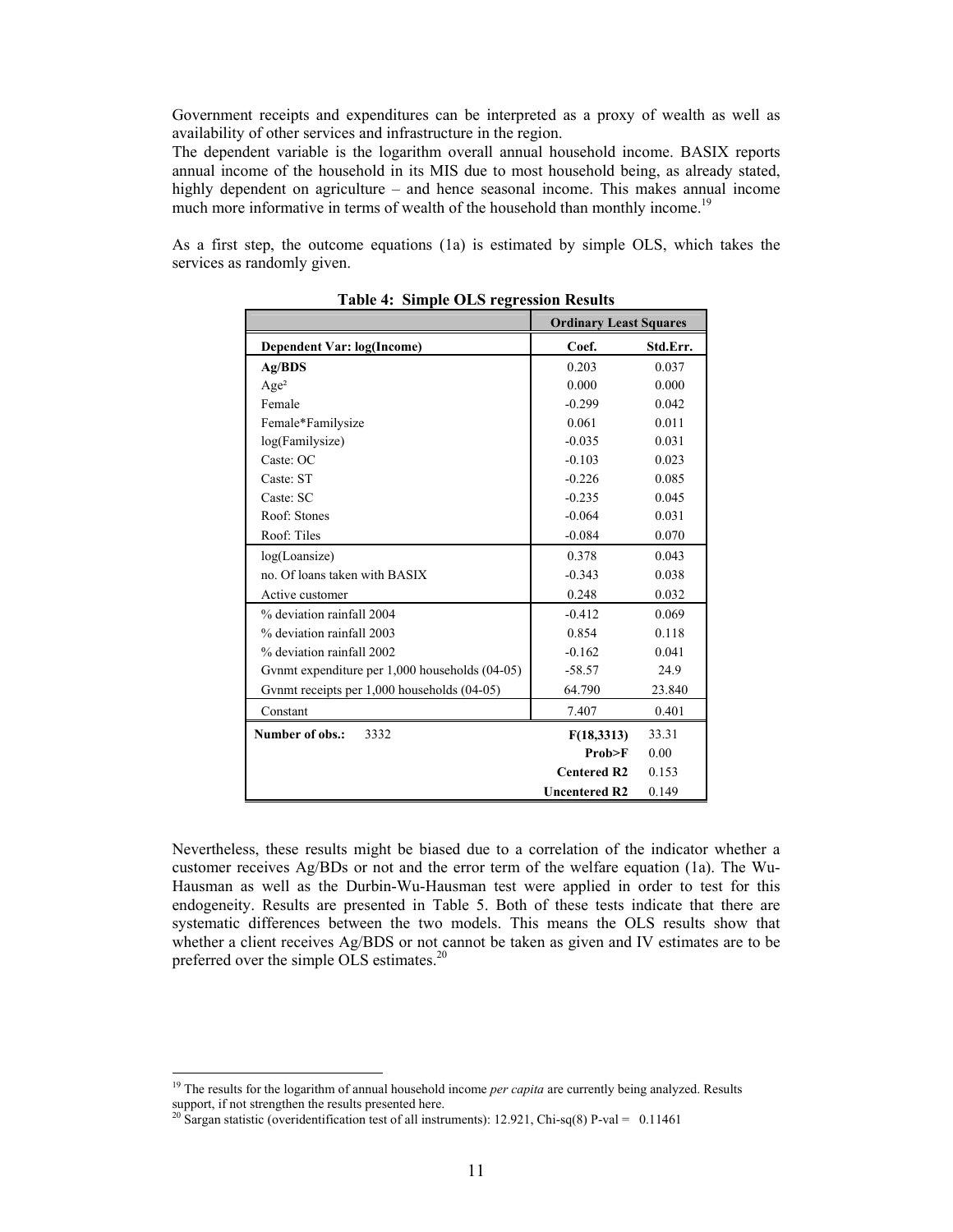| Table of Test statistics for the endogeneity of HCDDS |  |                   |          |       |  |  |  |
|-------------------------------------------------------|--|-------------------|----------|-------|--|--|--|
| Tests of endogeneity of: Dairy-Ag/BDS services        |  |                   |          |       |  |  |  |
| H0: Regressor is exogenous                            |  |                   |          |       |  |  |  |
| Wu-Hausman F test:                                    |  | 6.964 $F(1,3312)$ | P-value: | 0.008 |  |  |  |
| Durbin-Wu-Hausman chi-sq test:                        |  | 6.992 $Chi-sq(1)$ | P-value: | 0.008 |  |  |  |

**Table 5: Test statistics for the endogeneity of Ag/BDS** 

**5.2 Estimates of Ag/BDS Impact on income - Instrumental Variable Regression Results**  Given the confirmation of Ag/BDS being an endogenous variable, the instrumental variable approach is now estimated. This is done in a two-step procedure, first estimating equation (1b), taking the Ag/BDS indicator as a dependent variable and then using these estimates in the welfare equation (1a).

The first stage regression includes – in addition to all variables used in the OLS-model, average 'competitors' characteristics as instruments. As described above, these are variables that influence whether services are being available in a certain area or not, but have *no* influence on the customer's income. Table 6 lists the variables used in the final model and provides a brief explanation why they were chosen and an interpretation of the sign of the estimated coefficient. Note that all these variables are averages in *other* mandals than the one a customer lives in.

| <b>Instrument</b>                                                                       | <b>Explanation</b>                                                                                                                                                                                                                                                                                                                                                                                                                                        |
|-----------------------------------------------------------------------------------------|-----------------------------------------------------------------------------------------------------------------------------------------------------------------------------------------------------------------------------------------------------------------------------------------------------------------------------------------------------------------------------------------------------------------------------------------------------------|
| the average number of milk<br>animals per 1,000 households,                             | BASIX does not offer dairy-loans in areas<br>where hardly any households are engaged in<br>dairy activities. A certain presence of these is<br>important for the success of the intervention.<br>Nevertheless, part of the services in the dairy<br>intervention includes the establishment of<br>market linkages in areas where BASIX sees<br>explains the positive<br>potential. This<br>coefficient of the variable in the model.                      |
| the percentage of villages on a<br>main road,                                           | BASIX for example establishes milk-routes<br>on which milk is collected and brought to<br>milk chilling plants. If possible these are<br>established where people do not already have<br>access to buyers. The percentage of villages<br>at a main road are an indicator for this. The<br>estimated coefficient suggests that the more<br>villages lie on a main road in a mandal, the<br>less likely it is that customers have Ag/BDS<br>services there. |
| the difference of veterinarian<br>staff in 2003-04 and 2004-05<br>per 1,000 households, | Also part of Ag/BDS are regular check-ups<br>for the animals. The estimated coefficient<br>suggests that if the difference in veterinarian<br>staff between two financial years is on<br>average bigger in other mandals than in the<br>one the customers lives in, he/she is more<br>likely to have Ag/BDS services. T                                                                                                                                   |

**Table 6: Instrumental Variables** 

| the number of females per | Although BASIX does not, like many other |
|---------------------------|------------------------------------------|
|---------------------------|------------------------------------------|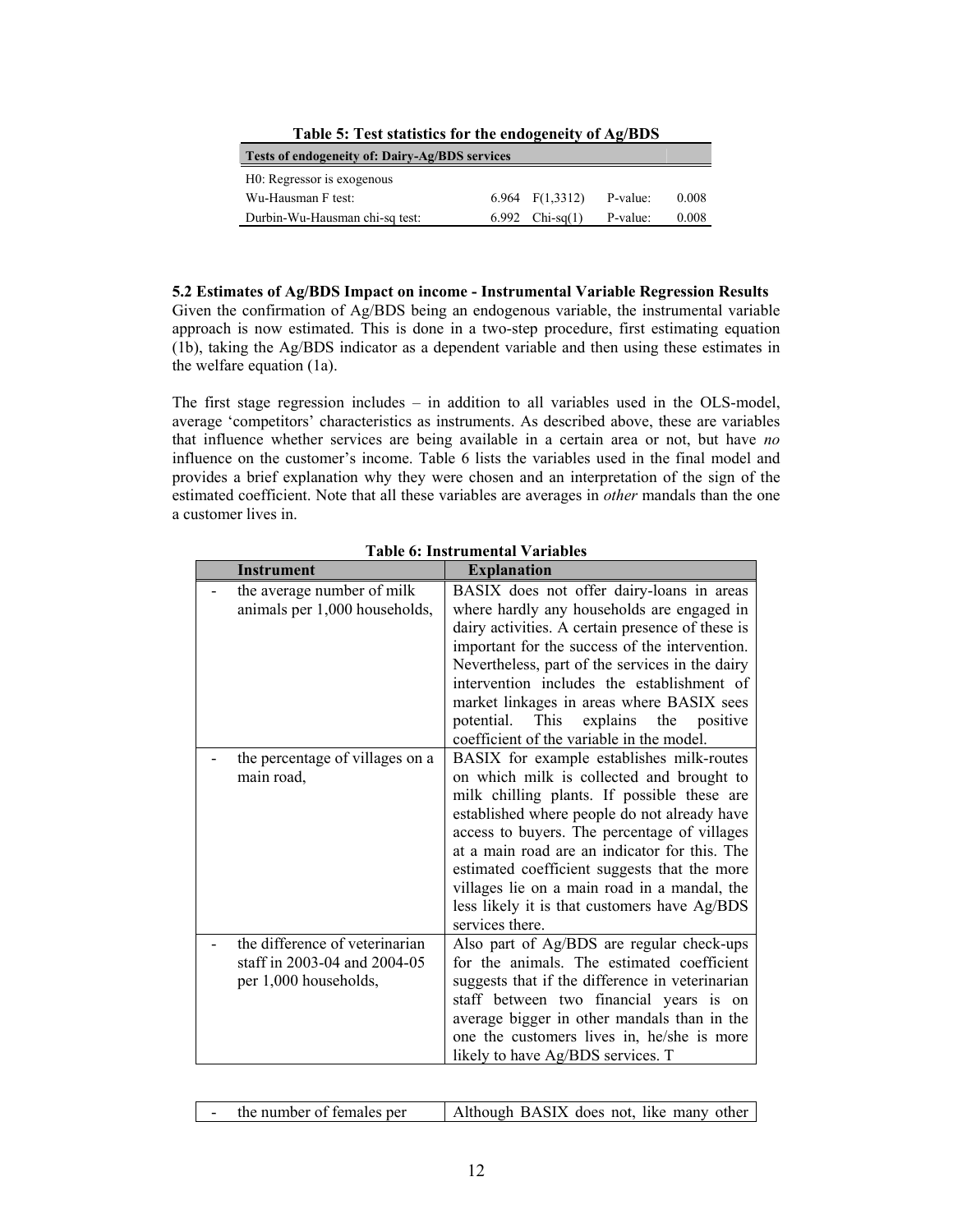| area                                                                       | microfinance institutions, concentrate<br>on<br>delivering services to women, the majority of<br>dairy customers are female $-$ and an even<br>higher percentage of these takes Ag/BDS.<br>This led to the choice of the variable females                                                                                                                                                                 |
|----------------------------------------------------------------------------|-----------------------------------------------------------------------------------------------------------------------------------------------------------------------------------------------------------------------------------------------------------------------------------------------------------------------------------------------------------------------------------------------------------|
| the number of banks per 1,000<br>households                                | per area as an instrument.<br>BASIX is one of the few microfinance<br>institutions working on a financially self-                                                                                                                                                                                                                                                                                         |
| the percentage of villages<br>having a post office.                        | sustainable basis. This implies that to a<br>certain extend, a business approach is taken,<br>includes the consideration<br>which<br>0f.<br>competitors in the decision-making process.<br>Banks as well as post-offices offer lending<br>facilities and their presence in a mandal are<br>hence used as instruments.                                                                                     |
| the growth in area used for<br>food production from 2003-04<br>to 2004-05, | Availability of fodder for the animals is for<br>many customers a big risk factor. Some<br>customers get fodder from their own land or<br>purchase it. Most collect fodder though<br>which makes the availability of grazing or<br>bare land important. The growth in land used<br>for food production can be seen as a proxy of<br>how much land is unused and hence available<br>for fodder collection. |

In addition to the competitors' characteristics, one further variable was used as an instrument. This is the distance of the mandal capital to Anantapur – the district capital and at the same time the town where BASIX has its main office in the district. This variable is an important variable in BASIX service supply decision. The typical approach is to first serve areas that are closer to the main office and then expand into areas further away. Once the distance gets too big, a branch is being established in those areas. This approach is reflected in the estimated coefficient of the variable: the further away a customer lives, the less like it is that he or she has Ag/BDS services.

Results of the first stage regression are presented in Table 7. All instruments are significant on a 10 per cent significance level, most even on a one per cent level.

Please note that although the dependent variable is a binary indicator, a linear model is used for estimation. Angrist (2001) provides evidence that a linear instrumental variable approach can be used in the context of a binary endogenous variable.

The last two columns of Table 7 display estimation results of the second step of the instrumental variable approach - the approach that was shown to be preferred over simple OLS estimates.

When accounting for the endogeneity of the additional (Ag/BDS) services, the effect of having Ag/BDS on a customer's income is estimated to be negative – significant on a seven per cent significance level. The estimated coefficient changes from a positive value of 0.203 to negative one of size 0.537. This is a considerable change and shows by how much a program effect might be overestimated when not accounting for endogeneity.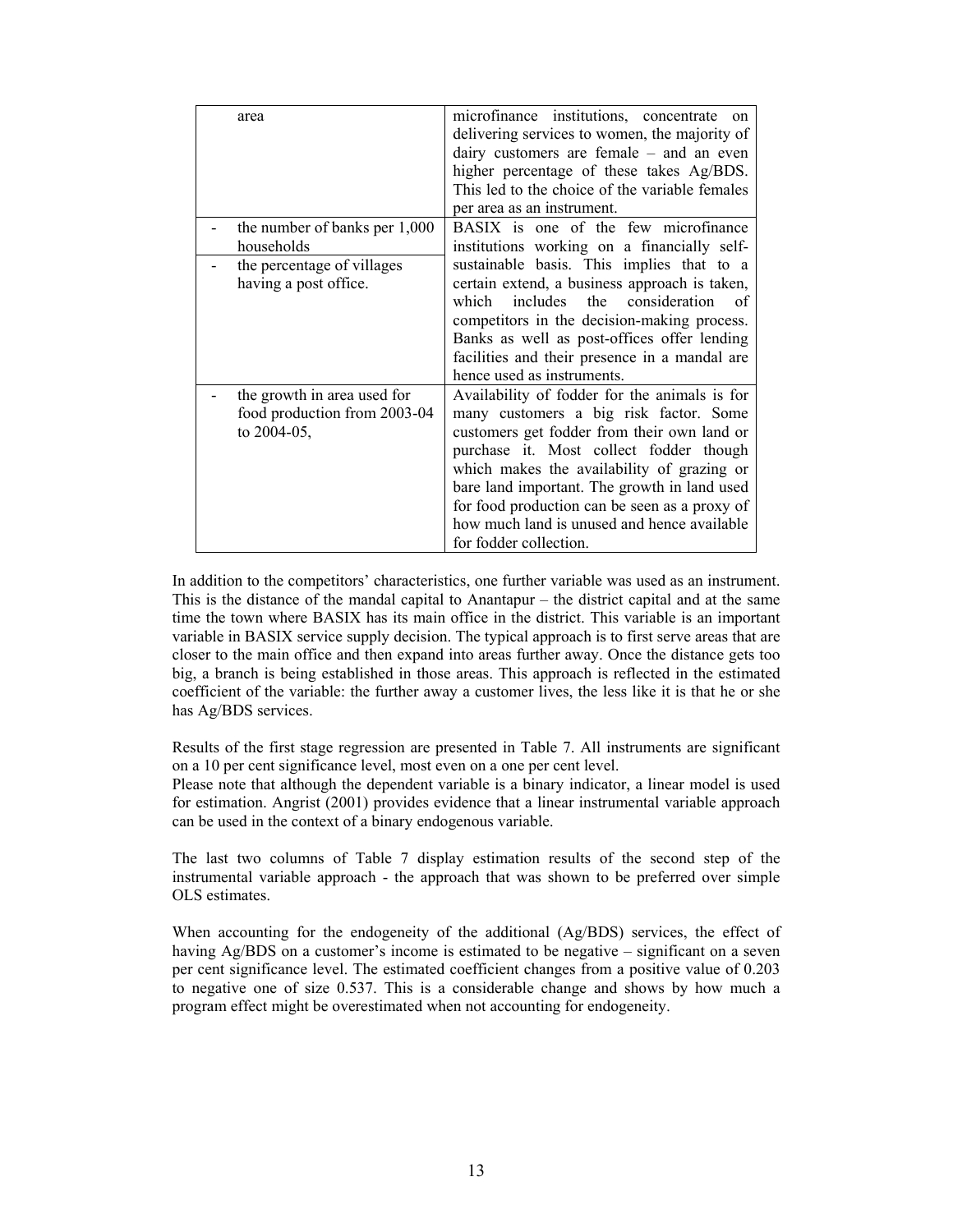|             |                                                                                 |             | 1st stage                    | $2SLS$ (IV)           |           |
|-------------|---------------------------------------------------------------------------------|-------------|------------------------------|-----------------------|-----------|
|             |                                                                                 |             | <b>Dependent Var: Ag/BDS</b> | Dep. Var: log(Income) |           |
|             |                                                                                 | Coef.       | Std.Err.                     | Coef.                 | Std.Err.  |
|             | Ag/BDS                                                                          |             |                              | $-0.537$              | 0.299     |
|             | Age <sup>2</sup>                                                                | 0.000       | 0.000                        | 0.000                 | 0.000     |
|             | Female                                                                          | $-0.008$    | 0.020                        | $-0.305$              | 0.045     |
|             | Female*Familysize                                                               | 0.006       | 0.005                        | 0.066                 | 0.012     |
|             | log(Familysize)                                                                 | $-0.349$    | 0.013                        | $-0.292$              | 0.108     |
|             | Caste: OC                                                                       | 0.017       | 0.011                        | $-0.088$              | 0.025     |
|             | Caste: ST                                                                       | $-0.117$    | 0.040                        | $-0.304$              | 0.096     |
|             | Caste: SC                                                                       | $-0.022$    | 0.021                        | $-0.248$              | 0.048     |
|             | Roof: Stones                                                                    | $-0.295$    | 0.014                        | $-0.285$              | 0.094     |
|             | Roof: Tiles                                                                     | $-0.303$    | 0.033                        | $-0.298$              | 0.114     |
|             | log(Loansize)                                                                   | 0.213       | 0.020                        | 0.540                 | 0.079     |
|             | no. Of loans taken with BASIX                                                   | $-0.086$    | 0.018                        | $-0.408$              | 0.048     |
|             | Active customer                                                                 | 0.181       | 0.015                        | 0.38                  | 0.06      |
|             | % deviation rainfall 2004                                                       | $-0.057$    | 0.047                        | $-0.417$              | 0.073     |
|             | % deviation rainfall 2003                                                       | $-0.007$    | 0.079                        | 0.827                 | 0.125     |
|             | % deviation rainfall 2002                                                       | 0.01        | 0.02                         | $-0.121$              | 0.046     |
|             | Gynmt expenditure per 1,000 households (04-05)                                  | 7.06        | 15.37                        | $-55.53$              | 26.35     |
|             | Gynmt receipts per 1,000 households (04-05)                                     | $-14.918$   | 15.286                       | 63.619                | 25.201    |
|             | Distance (km) to Anantapur (district capital)                                   | $-0.002***$ | 0.00                         |                       |           |
|             | Average no. of milk animals per household in<br>OTHER mandal                    | $6.72***$   | 1.67                         |                       |           |
|             | Average no. of rural domestic electrification per<br>household in OTHER mandals | 39.64***    | 8.88                         |                       |           |
|             | Average % of villages on a main road in OTHER<br>mandals                        | $-4.98*$    | 2.59                         |                       |           |
| Instruments | Average difference of veterinarian staff per<br>household in OTHER mandals      | 8.92***     | 3.13                         |                       |           |
|             | Average growth in area used food production in<br><b>OTHER</b> mandals          | 4.78***     | 1.74                         |                       |           |
|             | Average number of females per area (ha) in<br>OTHER mandals                     | $2.41**$    | 1.14                         |                       |           |
|             | Average number of banks per 1,000 households in<br>OTHER mandals                | $-17.54***$ | 5.24                         |                       |           |
|             | Average number of villages with a postoffice in<br>OTHER mandals                | $7.21*$     | 4.02                         |                       |           |
|             | Constant                                                                        | $-40.28891$ | 6.952443                     | 6.481799              | 0.5629517 |
|             | Number of obs.:<br>3332<br>F(26, 3332)                                          | 244.19      |                              | 28.30                 |           |
|             | Prob>F                                                                          | 0.00        |                              | 0.00                  |           |
|             | <b>Centered R2</b>                                                              | $0.66\,$    |                              | $0.05\,$              |           |
|             | <b>Uncentered R2</b>                                                            | 0.80        |                              | 0.996                 |           |

|  |  | Table 7: First Stage & 2SLS (IV) Regression Results |  |
|--|--|-----------------------------------------------------|--|
|  |  |                                                     |  |

Most other estimated coefficients in the model have the expected sign given the cultural setting of the area. Belonging to scheduled tribes or a scheduled caste for example has a negative effect and also being female translates into lower income. Being older on the other hands increases income, all else being equal.

One unexpected result is the coefficient on the number of loans a client took out. This variable is estimated to have a highly significant negative effect, which is unexpected in the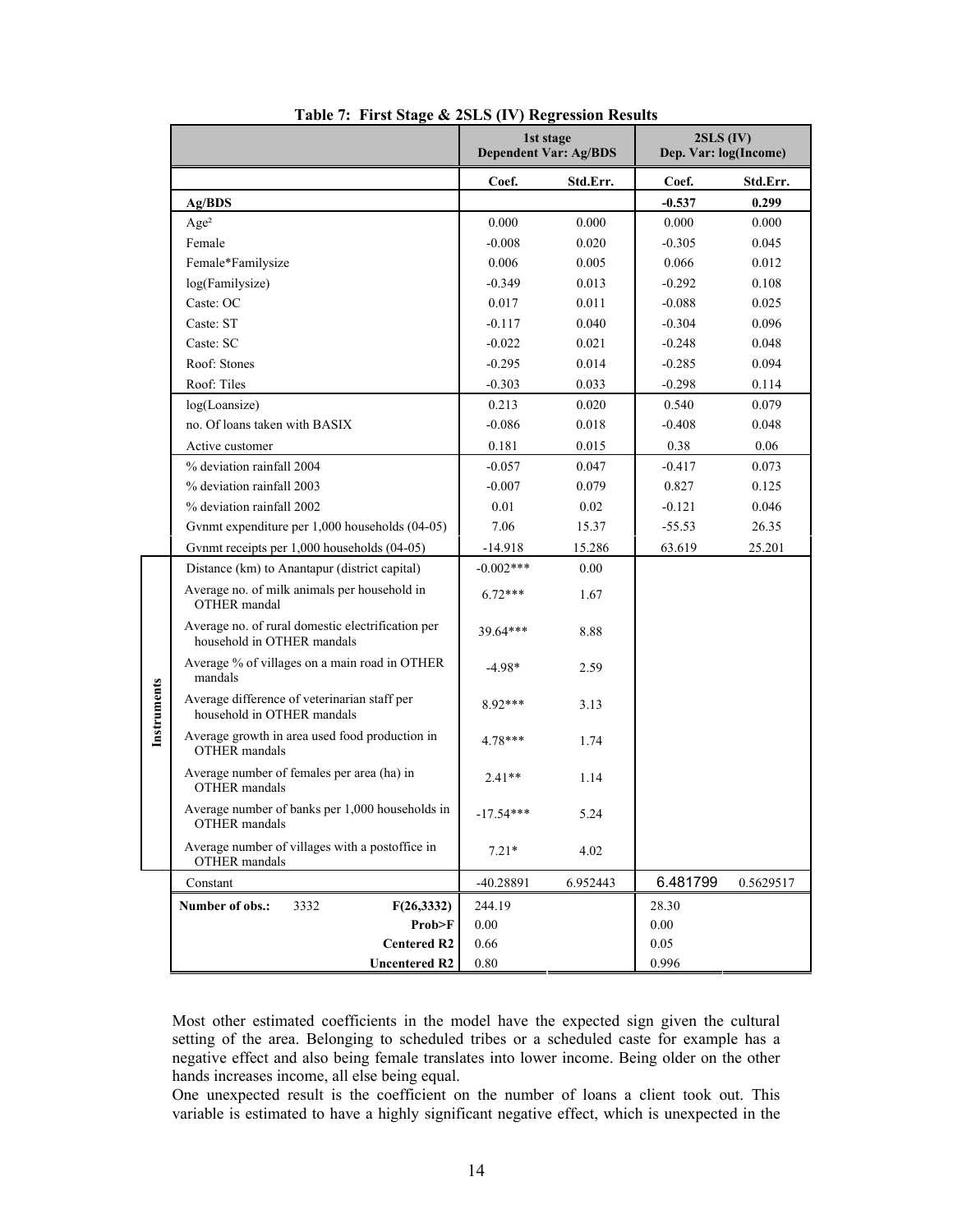sense that one would assume long-term benefits from taking part in such a program (with time the loan size increases and opens up more opportunities, and clients would be expected to slowly mature into higher income brackets). Nevertheless, some support for the finding comes from Khandker and Pitt (2003). In their paper they examine the impacts of microfinance on a number of outcomes using panel household survey from Bangladesh. More specifically, they considered issues such as whether the effects of microfinance are saturated or crowded out over time, whether programs generate externalities, and whether the estimated impacts of microfinance found earlier with cross-section data analysis can be corroborated using an alternative method. They find a declining long-term impact of microfinance as well as the possibility of village saturation from microfinance loans. Since the average number of loans taken by the clients under consideration is only 1.1 loans it is unlikely that customers would already experience declining long-term effects, but village saturation might be what drives the results.

## **5.3 Estimates of Ag/BDS Impact on income – Including information on milk vendors**

Nevertheless, given that the estimated negative effect of  $Ag/BDS$  on income is very counterintuitive, the issue was further investigated.

Personal observations and preliminary primary data collection in autumn 2006 for a survey<sup>21</sup> had indicated that in some cases milk agents<sup>22</sup> that operate on milk routes initiated by BASIX pay a lower price per litre of milk than local vendors.

In addition, in some villages the milk agent would take a sample of the customers' milk for testing but would not return it to the customer. By doing so, he could make a personal profit through selling the samples as his own milk but would at the same time reduce the customers' income.

Such practices led to an average loss of 2 Rupees per litre of milk for the customer. While two Rupees, which is just 0.05 US Dollar might sound like a negligible amount, it is not considering the price of milk: A milk agent pays on average 10 Rupees for one litre of buffalo milk and eight for one litre of cow's milk – a customer can consequently experience losses up to 20-25 per cent. Why would a customer still sell milk to the milk-agent and not directly to the local vendor? In an interview one woman explained that she sold some of her milk to the local vendor – since he would pay a higher price - and some to the milk agent – in order not to jeopardize BASIX's presence in the village.

Based on these observations in combination with the above estimation result, BASIX staff in Anantapur was asked to collect data on the presence of local and private milk vendors in intervention villages. Due to workload of field staff, only 21 out of 30 mandals could be covered. Therefore, including the collected information resulted in a further loss of observations, reducing the sample size to 2150 customer.

Table 8 gives information on average numbers of private milk vendors in villages where BASIX customers have Ag/BDS and where they do not. No significant differences between the villages in terms of number of private vendors as well as number of all vendors before and after BASIX started operations are to be observed.

 $21$  This survey is currently being undertaken.

<sup>&</sup>lt;sup>22</sup> A milk agent collects milk from customers and sells it on to a milk chilling plant. Mostly, these agents use – or are supposed to use - an instrument for fat and SNF-testing which is purchased through a loan from BASIX. The higher the fat and SNF percentage of the milk, the higher the price per litre should be.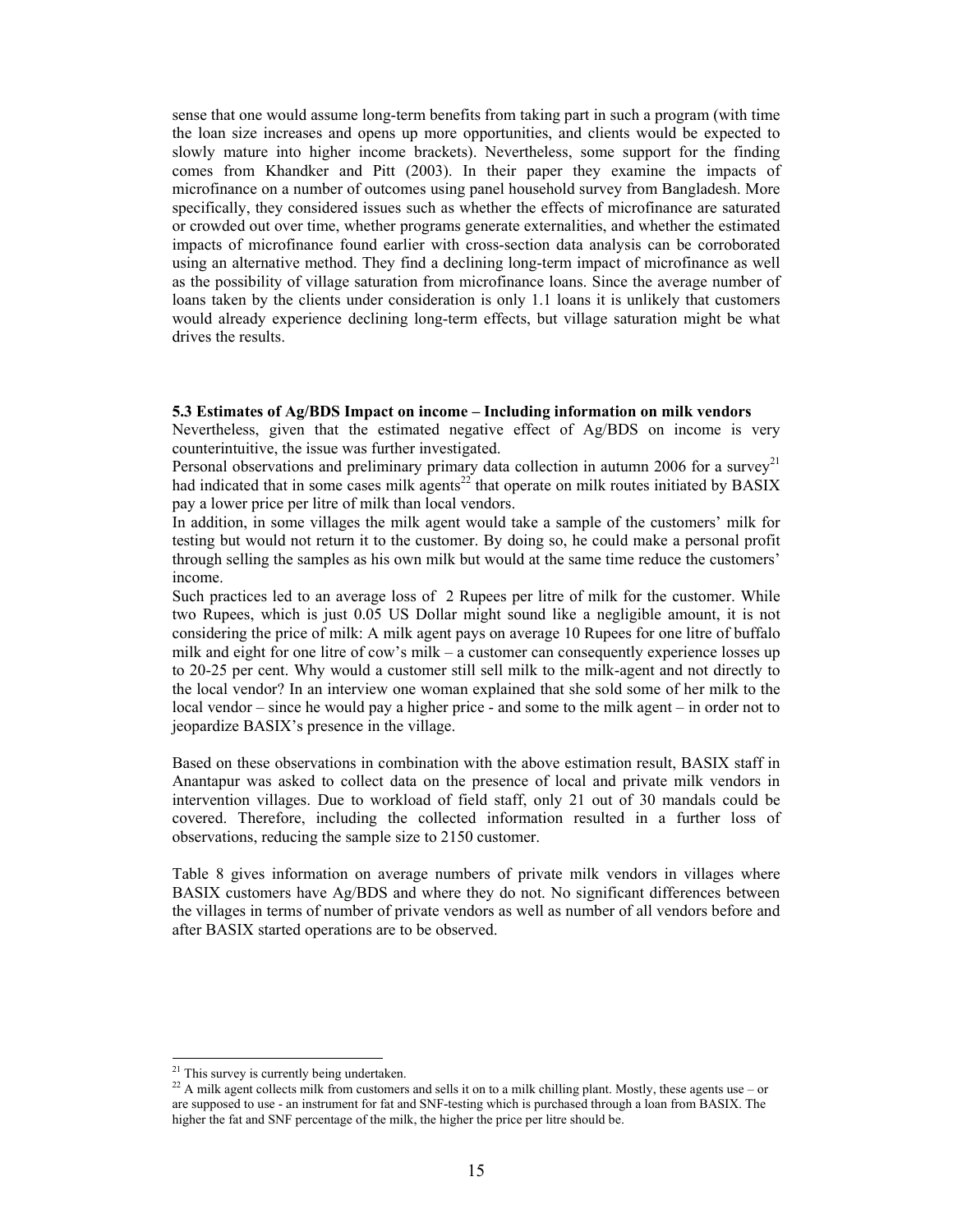|                                               | <b>Dairy-Villages</b> |          |                    |          | t-stat         |
|-----------------------------------------------|-----------------------|----------|--------------------|----------|----------------|
| <b>Variable</b>                               | <b>WithOUT Ag/BDS</b> |          | <b>WITH Ag/BDS</b> |          | for            |
|                                               |                       |          |                    |          | equivalence of |
|                                               |                       |          |                    |          | means across   |
|                                               | mean                  | std.dev. | mean               | std.dev. | two groups     |
| <b>Observations</b>                           | 56                    |          | 28                 |          |                |
| private vendor present in the village         | 0.86                  | 0.35     | 0.89               | 0.31     | $-0.45$        |
| number of private vendors in the village      | 4.70                  | 4.59     | 4.64               | 5.04     | 0.05           |
| nr of vendors before BASIX started operations | 2.91                  | 3.32     | 2.89               | 3.55     | 0.02           |
| nr of vendors after BASIX started operations  | 1.91                  | 2.03     | 1.81               | 2.09     | 0.19           |
| nr of years BASIX is in operation             | 4.64                  | 1.93     | 4.38               | 1.70     | 0.59           |

**Table 8: Information on Milk Vendors in Sample Villages** 

The previous analysis was repeated with the reduced sample, integrating information on milk vendors.

First Step estimation results as well as test results for the endogeneity of Ag/BDS are to be found in Appendix C. Only half of the previously used instruments turned out to be significant in this analysis. The distance to Anantapur, the difference in veterinarian staff, the number of banks and the rural domestic electrification per 1,000 significantly influenced the endogenous variable Ag/BDS in this sample (all estimated coefficients having the same sign).

Table 9 presents OLS and IV results.

**Table 9: Estimation Results – Model including Information on milk vendors** 

|                                                | <b>Ordinary Least Squares</b> |          | $2SLS$ (IV) |          |
|------------------------------------------------|-------------------------------|----------|-------------|----------|
| Dependent Var: log(Income)                     | Coef.                         | Std.Err. | Coef.       | Std.Err. |
| Ag/BDS                                         | 0.192                         | 0.046    | $-0.669$    | 0.420    |
| Age <sup>2</sup>                               | 0.000                         | 0.000    | 0.000       | 0.000    |
| Female                                         | $-0.350$                      | 0.056    | $-0.371$    | 0.060    |
| Female*Familysize                              | 0.087                         | 0.015    | 0.102       | 0.017    |
| log(Familysize)                                | $-0.094$                      | 0.040    | $-0.408$    | 0.158    |
| Caste: OC                                      | $-0.068$                      | 0.029    | $-0.052$    | 0.032    |
| Caste: ST                                      | $-0.182$                      | 0.102    | $-0.270$    | 0.118    |
| Caste: SC                                      | $-0.209$                      | 0.056    | $-0.228$    | 0.060    |
| Roof: Stones                                   | $-0.094$                      | 0.039    | $-0.358$    | 0.135    |
| Roof: Tiles                                    | $-0.119$                      | 0.088    | $-0.377$    | 0.157    |
| log(Loansize)                                  | 0.337                         | 0.057    | 0.556       | 0.123    |
| no. Of loans taken with BASIX                  | $-0.338$                      | 0.048    | $-0.421$    | 0.066    |
| Active customer                                | 0.227                         | 0.043    | 0.402       | 0.096    |
| <b>Presence of local vendor</b>                | 0.188                         | 0.075    | 0.188       | 0.081    |
| No pf private vendors                          | $-0.010$                      | 0.003    | $-0.011$    | 0.004    |
| % deviation rainfall 2005                      | $-0.065$                      | 0.167    | $-0.094$    | 0.180    |
| % deviation rainfall 2004                      | $-0.139$                      | 0.140    | $-0.157$    | 0.150    |
| % deviation rainfall 2003                      | 0.346                         | 0.203    | 0.300       | 0.218    |
| % deviation rainfall 2002                      | $-0.113$                      | 0.056    | $-0.089$    | 0.061    |
| Gynmt expenditure per 1,000 households (04-05) | -39.0788                      | 34.34484 | -48.71591   | 37.15496 |
| Gynmt receipts per 1,000 households (04-05)    | 40.535                        | 33.180   | 49.864      | 35.896   |
| Constant                                       | 7.986                         | 0.540    | 6.661       | 0.865    |
| Number of obs.:<br>2150<br>F(21,2128)          | 17.77                         |          | 14.68       |          |
| Prob>F                                         | 0.00                          |          | 0.00        |          |
| <b>Centered R2</b>                             | 0.15                          |          | 0.01        |          |
| <b>Uncentered R2</b>                           | 0.14                          |          | 0.99        |          |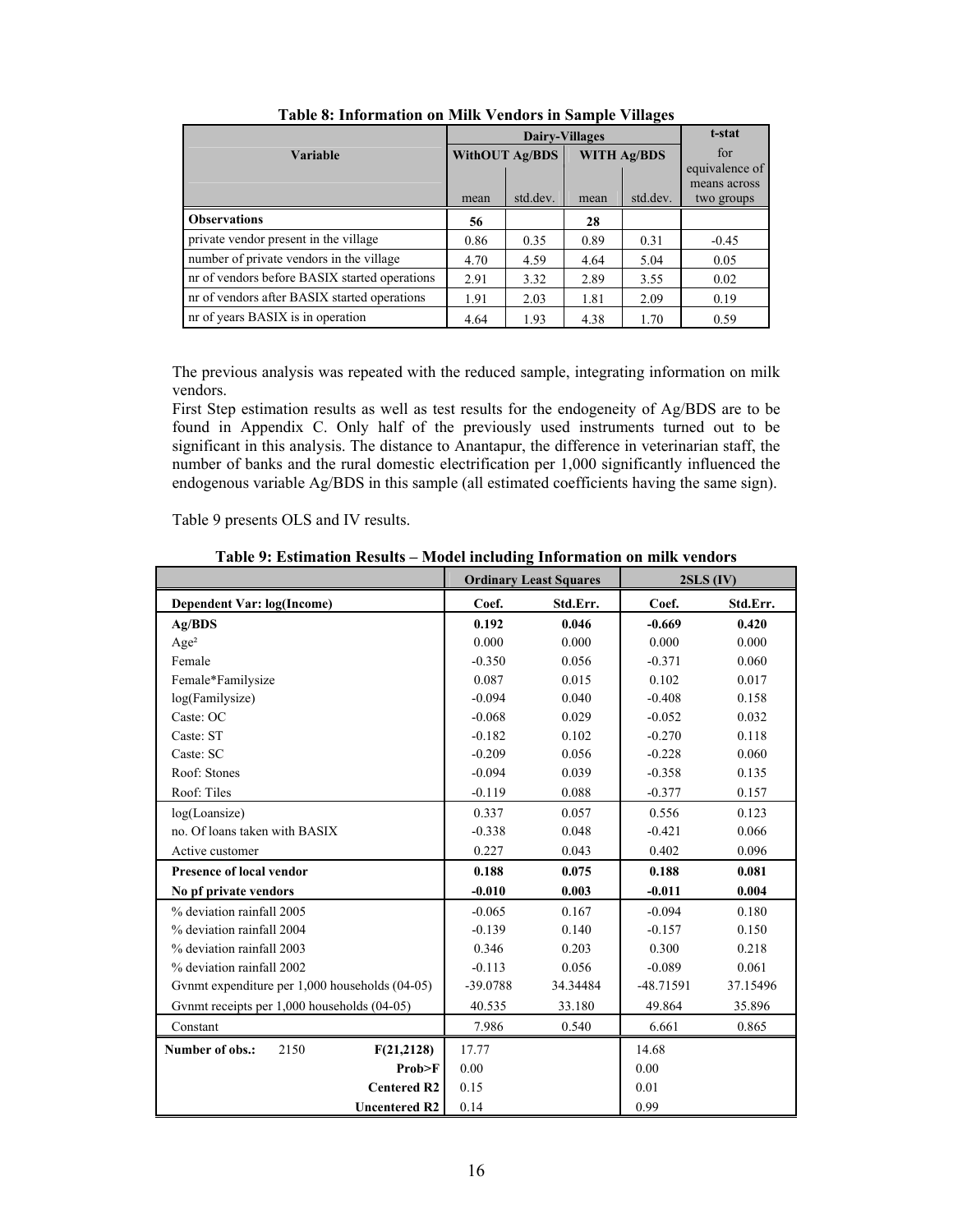The effects of milk vendors being present in a village on customers' income are highly significant. The presence of a local vendor is estimated to be positive while income of customers decrease, the more private vendors operate in a village. These are results in line with the observations from the field.

The negative coefficient on the number of private vendors in the village can be interpreted as additionally support for the hypothesis that village saturation might drive the negative effect of number of loans taken, brought forward in the previous section.

As before, when taking Ag/BDS as randomly given, the interventions impact on customer's income is estimated to be positive and highly significant but changes its sign as soon as the problem of Ag/BDS being endogenous is accounted for. The sign changes and the magnitude of the impact increases significantly.

Nevertheless, this result is only significant when considering a significance level of 11 per cent.

Other reasons besides having omitted important information on market linkages that might explain the negative effect can be brought forward. On the operational side it is important to consider that the intervention is relatively new and in its development phase – the pricing has been changed in the process and might not yet be optimized and not all processes necessarily run as smoothly as is needed for the intervention to have the desired impact. The aspect of vendors and their practices was discussed above and is one example of how losses can occur due to deviations in implementation from program design.

More importantly though, while clients that receive the additional services might indeed have a lower income than those that do not, they might at the same time have a lower variability in their income streams. This would translate into lower risk and vulnerability, one desired result from such an integrated microfinance intervention. Whether this process is taking place can unfortunately not be tested with the available data. A survey is currently being conducted on dairy clients and controls which is designed so that these issues can be addressed.

## **6. Conclusion**

Microfinance and its impact have received considerable attention over the last few decades, with most studies confirming a positive impact on the customers. However, these studies only consider the effect of credit. Today, the term 'Microfinance' involves much more than just credit. Over the last decades enormous developments and innovations have taken place in the microfinance sector, resulting in a much broader approach taken. Training is being given, insurance products and saving possibilities are offered, market linkages are being established – to name just a few of the developments that can be observed.

One program that takes such a holistic approach is the intervention under consideration in this study. The effect of services offered for customers engaging in the dairy sector have been estimated. Customers of the microfinance institution BASIX India that take a loan for the purpose of buying a cow or a buffalo can choose to additionally purchase so-called Agricultural/Business Development Services. These include for example a training of how to keep and feed the animal or a monthly check-up by a veterinarian.

Estimating the effect of these services on the customer's income by simple OLS, hence taking them at random, overestimates the effect significantly. The bias which results from the program-variable being endogenous leaves one to believe that the services influence income positively. Nevertheless, taking account of this endogeneity shows that the customers actually experience a negative effect on their income as compared to customers who only avail themselves of credit.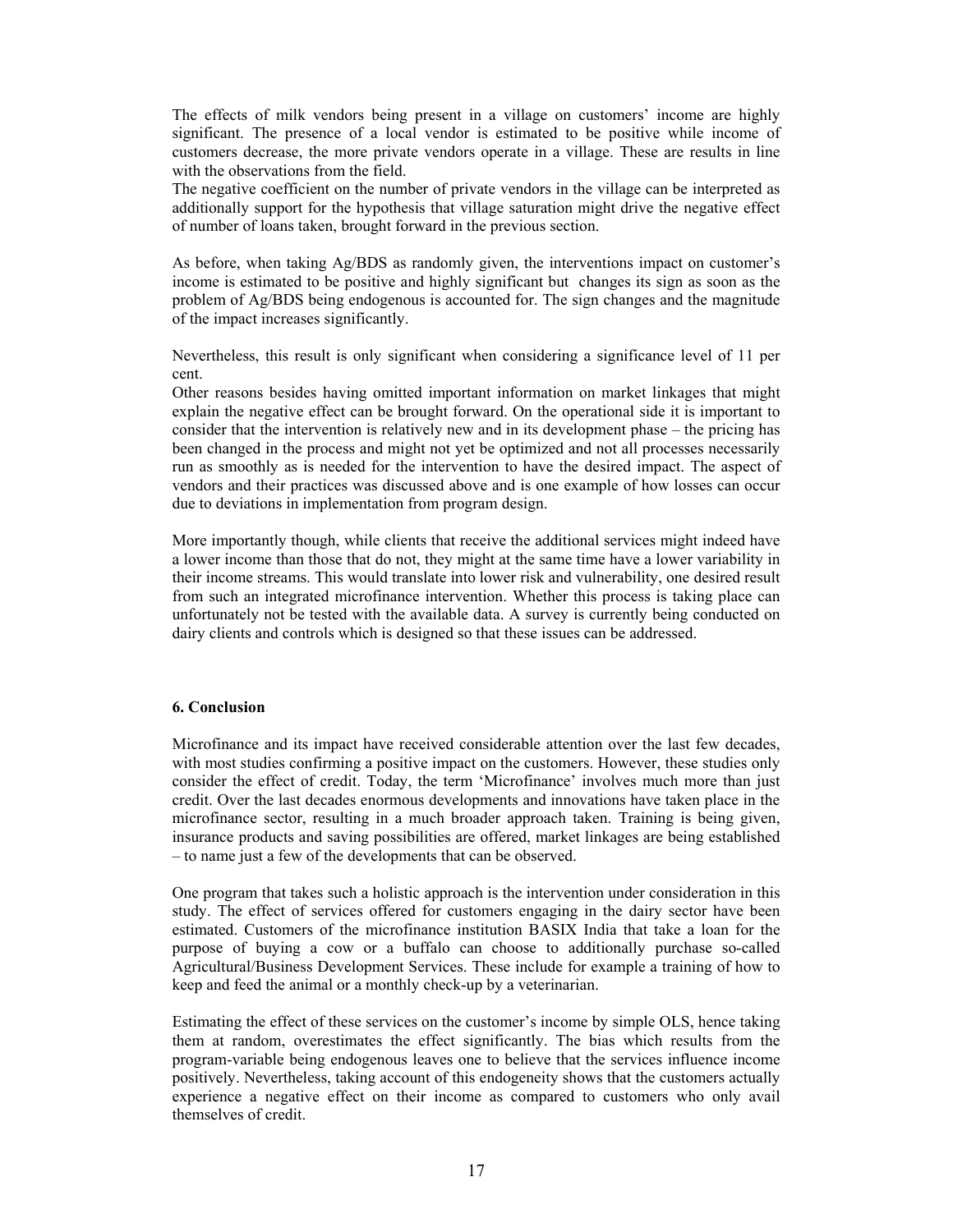This effect remains negative but becomes slightly insignificant once market linkages are accounted for. This points to the importance of issues such as improving milk quality and reducing the risk of animals falling sick or dying – the profit margin of dairy activities is typically very small so that even a minute reduction in prices can reduce profits significantly for producers. In rural areas for example, where customers need to purchase fodder for the animal, profit can only be attained when mixing milk with water one to one.

Once accounting for the presence of types of vendors in the market, the estimated effect becomes slightly insignificant. Nevertheless, while slightly insignificant, results still suggest that customers who purchase additional services experience a negative effect on their income. This might reflect that these customers pay a price for a lower variability in their income, which can hence be interpreted as a form of insurance. The services might not have an immediate effect on the income of the clients, but they influence the health of the animal and by doing so reduce risk. An animal falling ill or dying can have severe consequences for the people that are subject of this study. These individuals are extremely poor, owning hardly any assets so that incurring medical expenses for their animal or losing them is very difficult to cope with. Consequently, reducing risk is crucial if they are to maintain and improve their livelihoods.

Currently, a survey on 500 dairy customers of BASIX and 500 non-customers (in program villages as well as non-operating villages that have dairy potential) is being undertaken. Data collection is estimated to be concluded by the end of February. The survey is designed in such a way that also questions that arose in this study can be addressed.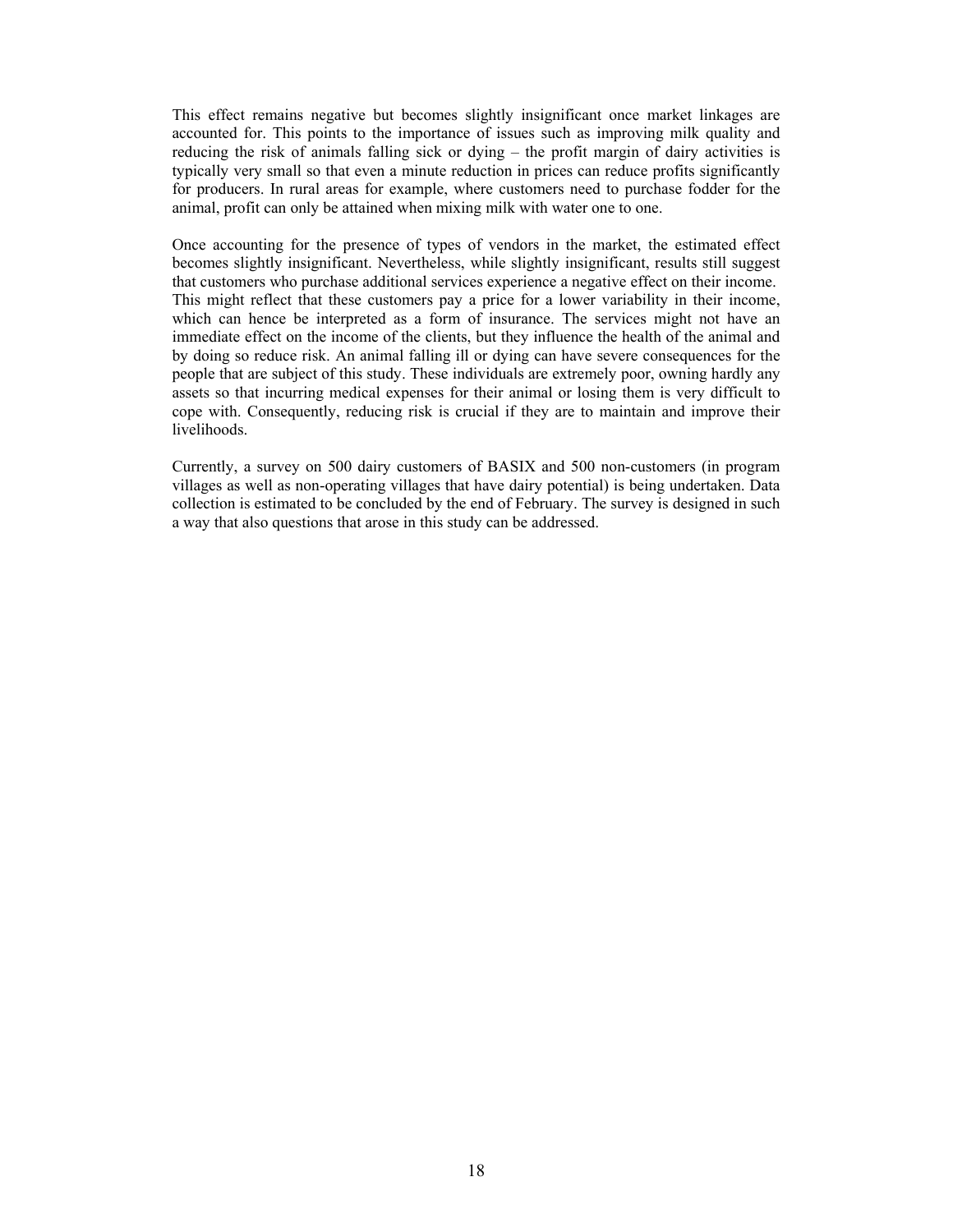#### **APPENDIX A:**

| <b>Purpose of loan</b>           | Freq. | Percent | Cum.  |
|----------------------------------|-------|---------|-------|
| House Repairs / Extensions       | 2     | 0.02    | 0.02  |
| General Purpose - S.H.G          | 4     | 0.04    | 0.06  |
| S.H.G.S without C.S.             | 4     | 0.04    | 0.1   |
| Federation of S.H.G.S/MACTS      | 8     | 0.08    | 0.18  |
| Vehicle loans for employees/LSAs | 9     | 0.09    | 0.27  |
| Agri Investment loans            | 11    | 0.12    | 0.39  |
| Housing & Infrastructure loans   | 42    | 0.44    | 0.83  |
| Crop Loans (JLGS)                | 510   | 5.37    | 6.2   |
| General Purpose Women (JLG)      | 521   | 5.49    | 11.69 |
| <b>AGRI-ALLIED LOANS</b>         | 3,454 | 36.4    | 48.09 |
| Non-farm Micro-Enterprises       | 4,924 | 51.89   | 100   |
| <b>Total</b>                     | 9.490 |         |       |

## **APPENDIX B The role of BASIX in the context of Credit Markets and in Anantapur (Andhra Pradesh, India)**

As mentioned above, the district Anantapur is not only one of the most backward provinces in the state of Andhra Pradesh but also the second most drought prone area in all of India. Having been hit by a series of droughts in recent years, the population - of which 95 per cent depends on agriculture - is extremely vulnerable. For the past ten years, India has experienced an epidemic of farmer suicides, and Anantapur is one of the areas with the highest incidence of farmer suicides. Data from the National Crime Records Bureau (NCRB) reveal that on average, one farmer took his or her life every 53 minutes between 1997 and 2005 in just the States of Maharashtra, Andhra Pradesh, Karnataka and Madhya Pradesh (including Chhattisgarh) - totalling 16,770 deaths in Andhra Pradesh over that period.

A study undertaken by Vidyasagar and Chandra in 2004 classifies the district of Anantapur belonging to the 'suicide belt', regions where instances of farmers' suicide was (and is) particularly high. They find that the main driving force for farmers to commit suicide is the debt trap they experience. This debt trap has two main reasons – the agrarian crisis due to repeated droughts and the inaccessibility of institutional credit. Fear of non-repayment leads commercial banks to deny credit to many farmers. In fact, many commercial banks operating in the district were extending less than 50 per cent of their deposits as credit against the RBI norms of maintaining 60 per cent credit deposit ratio in 2004 (Chandrashekhar, 2004). In the same year, the cooperative system led by the District Cooperative Central Bank was not able to cover farmers' credit demand either: Poor loan recovery rates resulted in 85 per cent of Primary Agriculture Cooperative Credit Societies (PACS) not being refinanced by the National Bank for Agricultural and Rural Development (NABARD) (Chandrashekhar, 2004). Consequently, farmers, who are already highly dependent on credit have to turn to noninstitutional credit – a source known to charge typically much higher rates of interest. In 2005, the National Sample Survey Organisation published a report on the Indebtedness of Farmer Households (January – December 2003). It revealed that, when India was taken as a whole,, 48.6 per cent of farmer households were in debt, this incidence being highest in Andhra Pradesh with 82 per cent. Of these 4.9 million indebted farmer households in Andhra Pradesh, 57 per cent had turned to moneylenders as their main source of credit.

Results of studies estimating the effect of formal versus informal financial services are mixed. Most of the few that make the distinction (by looking at one or both sources) find that access to formal services have a positive effect on borrower's outcome (Nguyen, 2007 for Vietnam; Vilei & Chisholm, 2003 for Ethiopia; Diagne, 1998 for Malawi, Kochar, 1997 for India). Diagne (1998) using data from Malawi, finds this to result from a lesser dependence on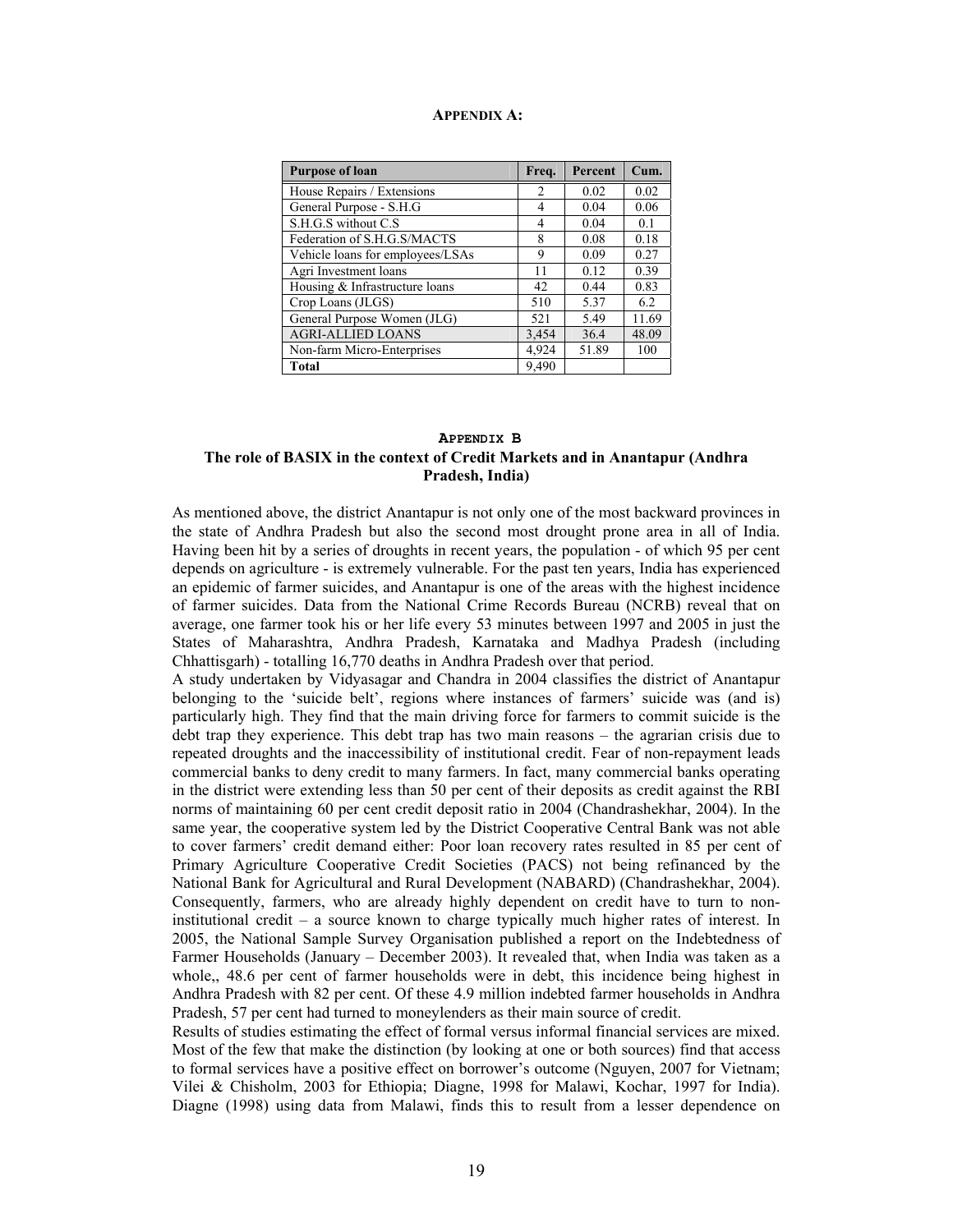informal sources, hence suggesting that these have a negative impact. Nguyen (2007) finds mixed results for informal credit sources. Somewhat more anecdotal evidence is given in Vilei & Chrisholm (2003) whose respondents agreed that "informal credit consisted of too small sums and regarded formal credit to have a greater impact".

A response by the government of Andhra Pradesh to this situation was a deliberate expansion of the Self-Help Group Bank Linkage Program<sup>23</sup>, a program that has gained national and international recognition as a success story in poverty alleviation and capacity building especially for poor women. And indeed, the figures are impressive. Through NABARD credit-linkage commercial banks had provided 587,238 groups with a loan by 2006 and by doing so had linked approximately nine million households to formal financial services. A further measure most often used to highlight the program's success is its low default rate. In 2001-02, only 2.29 per cent of all groups failed to repay their loan.

Nevertheless, these numbers do not relieve the burden that the repayment of the loans imposes on borrowers – mainly women. They have to work extremely hard and may even deny themselves food in order to make the repayments.

Menon (2002) calls SHGs "structures that facilitate credit disbursals to poor women who, in the majority of the groups, spend it on the immediate needs of the family." He goes on stating that "For SHGs to act as agencies of poverty alleviation and 'empowerment', there needs to be a far more supportive environment."

This evidence suggest that linking households in areas such as Anantapur to the formal sector while at the same time providing additional services that support their income generating activity, should help them increase their living standard and escape poverty.

It would hence be expected that borrowers of BASIX experience a higher impact on their income when receiving additional services as compared to having taken a loan on its own.

 $\overline{a}$ 

 $^{23}$  A SHG is a homogeneous group of on average fifteen poor people that voluntarily forms to save small amounts. These pooled resources are on-lent to members for meeting their credit needs, either for consumption or income generating activities. The process helps them to imbibe the essentials of financial intermediation including prioritisation of needs, setting terms and conditions, and account keeping. Once the groups show such mature financial behaviour, banks are encouraged to make loans to the SHG. The bank loans are given without any collateral and at market interest rates. Peer pressure generally ensures timely repayments (Seibel and Dave 2002).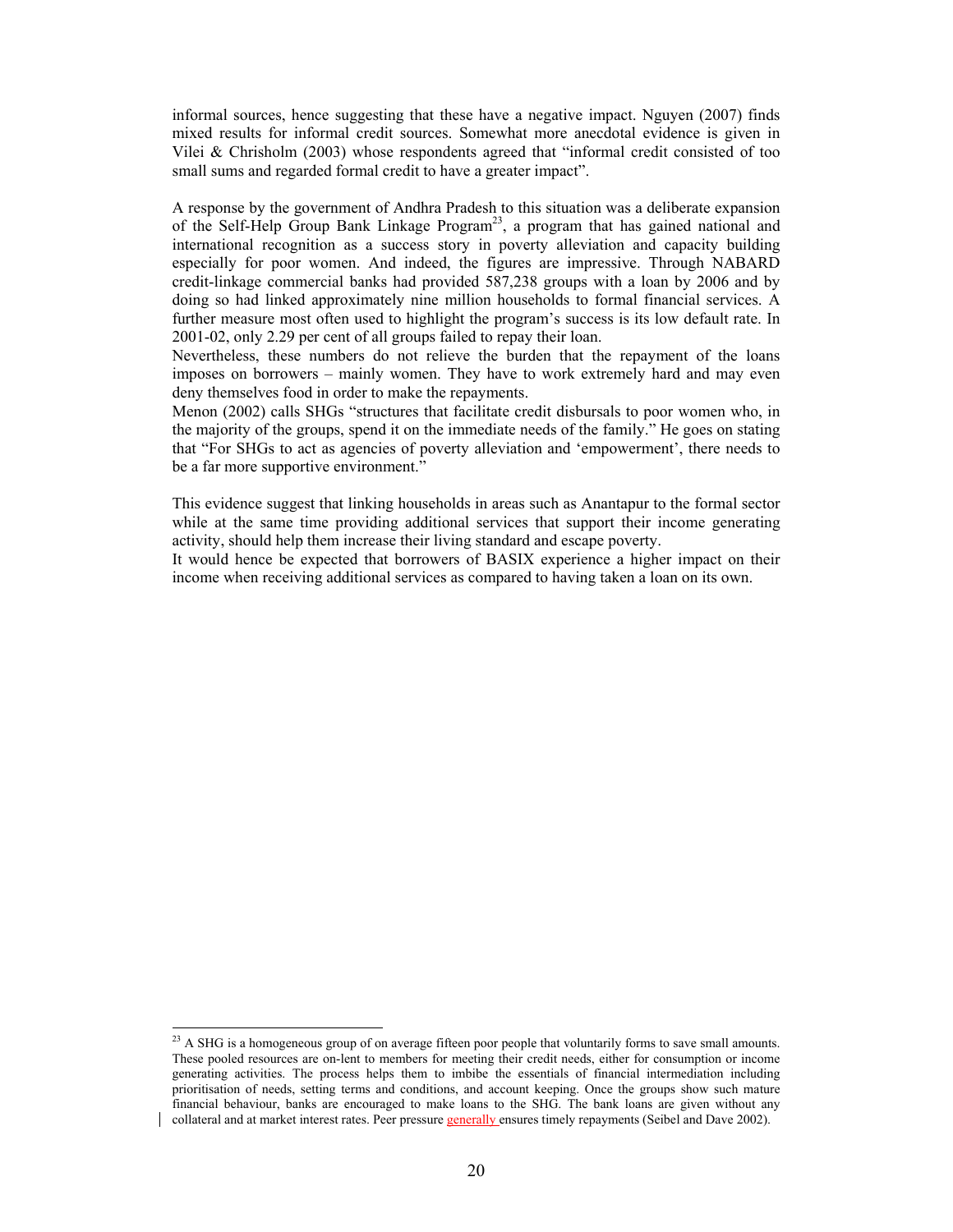| Tests of endogeneity of: Dairy-Ag/BDS services |  |                   |          |       |  |
|------------------------------------------------|--|-------------------|----------|-------|--|
| H0: Regressor is exogenous                     |  |                   |          |       |  |
| Wu-Hausman F test:                             |  | $4.917$ F(1,2127) | P-value: | 0.027 |  |
| Durbin-Wu-Hausman chi-sq test:                 |  | 4.959 $Chi-sq(1)$ | P-value: | 0.026 |  |

**APPENDIX C – Test for Endogeneity and 1st Stage Regression Results: Model including information on Milk Vendors** 

|             |                                                                                        | 1st stage  |          |  |
|-------------|----------------------------------------------------------------------------------------|------------|----------|--|
|             | <b>Dependent Variable: Ag/BDS</b>                                                      | Coef.      | Std.Err. |  |
|             | Age <sup>2</sup>                                                                       | 0.000      | 0.000    |  |
|             | Female                                                                                 | $-0.031$   | 0.026    |  |
|             | Female*Familysize                                                                      | 0.017      | 0.007    |  |
|             | log(Familysize)                                                                        | $-0.369$   | 0.017    |  |
|             | Caste: OC                                                                              | 0.011      | 0.014    |  |
|             | Caste: ST                                                                              | $-0.114$   | 0.048    |  |
|             | Caste: SC                                                                              | $-0.036$   | 0.026    |  |
|             | Roof: Stones                                                                           | $-0.303$   | 0.017    |  |
|             | Roof: Tiles                                                                            | $-0.324$   | 0.041    |  |
|             | log(L)                                                                                 | 0.257      | 0.026    |  |
|             | no. Of loans taken with BASIX                                                          | $-0.100$   | 0.023    |  |
|             | Active customer                                                                        | 0.196      | 0.019    |  |
|             | Presence of local vendor                                                               | 0.005      | 0.037    |  |
|             | No pf private vendors                                                                  | $-0.003$   | 0.002    |  |
|             | % deviation in rainfall 2005                                                           | $-0.295$   | 0.097    |  |
|             | % deviation rainfall 2004                                                              | 0.058      | 0.078    |  |
|             | % deviation rainfall 2003                                                              | $-0.158$   | 0.120    |  |
|             | % deviation rainfall 2002                                                              | 0.08       | 0.03     |  |
|             | Gynmt expenditure per 1,000 households (04-05)                                         | $-3.79$    | 18.79    |  |
|             | Gynmt receipts per 1,000 households (04-05)                                            | $-7.595$   | 18.079   |  |
|             | Distance (km) to Anantapur (district capital)                                          | $-0.0014$  | 0.00     |  |
| Instruments | Average difference in rural domestic<br>electrification per household in OTHER mandals | 48.69      | 9.09     |  |
|             | Average difference of veterinarian staff per<br>household in OTHER mandals             | 17.59      | 4.24     |  |
|             | Average number of banks per 1,000 households in<br><b>OTHER</b> mandals                | $-22.10$   | 7.00     |  |
|             | Constant                                                                               | $-37.0325$ | 6.625465 |  |
|             | Number of obs.:<br>2150                                                                |            |          |  |
|             | F(24,2125)                                                                             | 174.06     |          |  |
|             | Prob>F                                                                                 | 0.00       |          |  |
|             | <b>Centered R2</b>                                                                     | 0.66       |          |  |
|             | <b>Uncentered R2</b>                                                                   | 0.81       |          |  |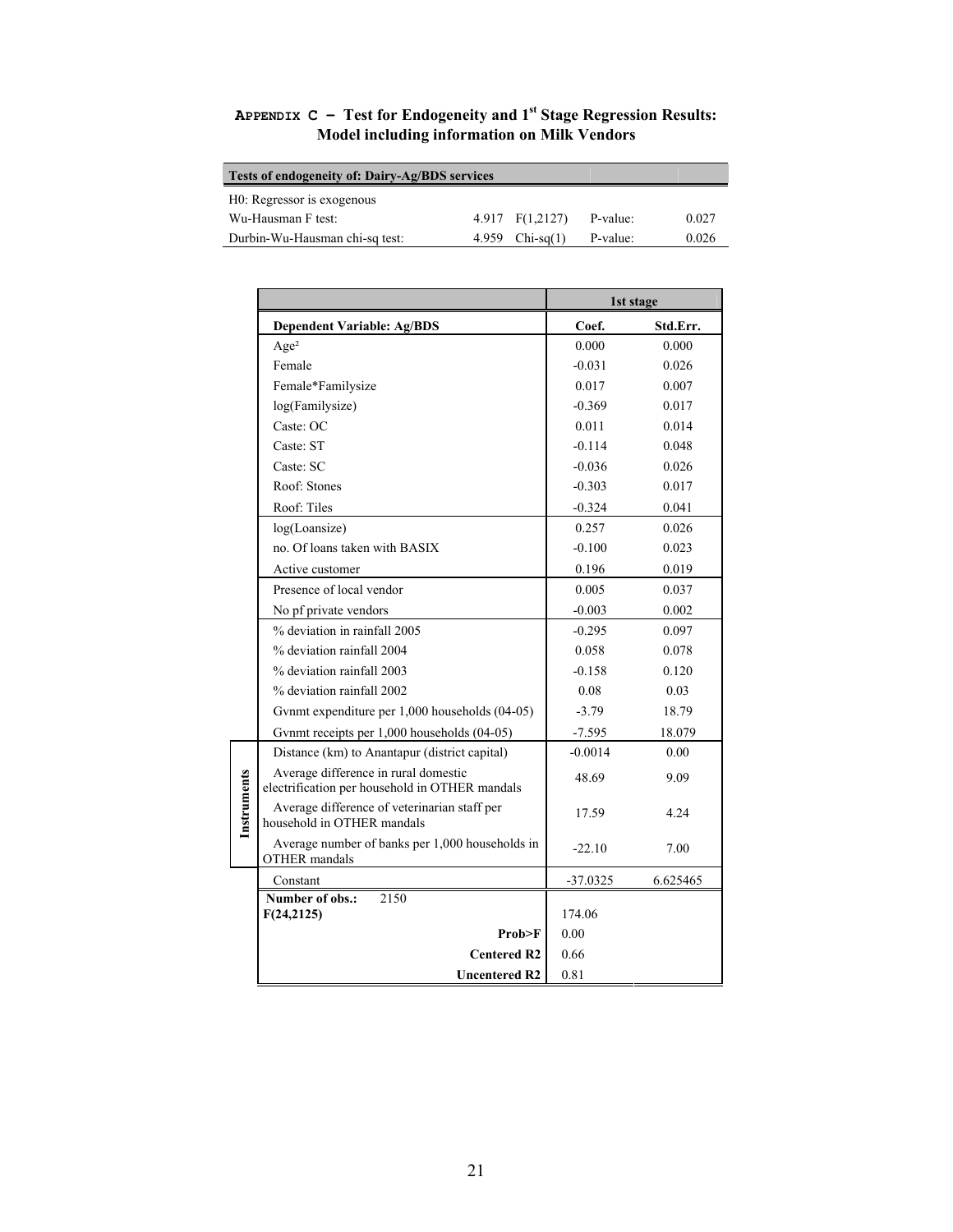#### **REFERENCES**

Angrist, J.D., (2001), "Estimation of Limited Dependent Variable Models with Dummy Endogenous Regressors: Simple Strategies for Empirical Practice**",** *Journal of Business & Economic Statistics*, Vol. 19, No. 1 (Jan., 2001), pp. 2-16

Binswanger, H. and S.R. Khandker (1995). .Impact of Formal Finance on the Rural Economy of India,. *Journal of Development Studies*, Vol. 32, No. 2, pp.234-262.

CGAP (2005) "Funding Microfinance Technology", CGAP Donor Brief No. 23, April 2005.

Chandrashekhar, B., (2004), "Poor bank credit drives riots to private lenders ", *The Hindu,*  1.07.2004

Coleman, B. (1999), "The Impact of Group Lending in Northeast Thailand." *Journal of Development Economics* 60: 105-42.

Coleman, B. (2002), "Microfinance in Northeast Thailand: Who benefits and how much?" Asian Development Bank, Economics and Research Department Working Paper No. 9, April 2002.

Diagne, A., (1998), "Impact of Access to credit on income and food security in Malawi", International Food Policy Research Institute, Food Consumption and Nutrition Division Discussion Paper No. 46.

Khandker & Faruquee, (2003), "The impact of farm credit in Pakistan", *Agricultural Economics* 28 (2003) 197–213.

*Pitt & Khandker (2003)* , "The Impact of Group-Based Credit on Poor Households in Bangladesh: Gender of Participants Matter?", *Journal of Political Economy,* 1998, vol. 106, no. 5]

Kochar, A., (1997), "An empirical investigation of rationing constraints in rural credit markets in India", *Journal of Development Economics* Vol. 53 (1997) 339-37l

Kurup M.P.G. 2004. Production structure and cost competitiveness of livestock production in Asia. In: Ahuja V. (ed), *Livestock and livelihoods. Challenges and opportunities for Asia in the emerging market environment.* NDDB (National Dairy development Board), Anand, Gujarat, India, and FAO (Food and Agriculture Organization of the United Nations), Rome, Italy. pp. 132–154.

McKernan, S.-M. (2002), "The Impact of Microcredit Programs on Self-employment Profits: Do Noncredit Program Aspects Matter?" *Review of Economics and Statistics* 84(1), February: 93-115.

Menon, P. (2002), "Micro-credit and mixed successes", *Frontline*, Volume 19 - Issue 19, September 14 - 27, 2002

Nanda, Amarjit S., and T. Nakao (2003). Role of Buffalo in the Socioeconomic Development of Rural Asia: Current Status and Future Prospectus. *Animal Science Journal,* 74, 443 – 455.

National Sample Survey Organisation published a report on the Indebtedness of Farmer Households (January – December 2003). Report No. 498